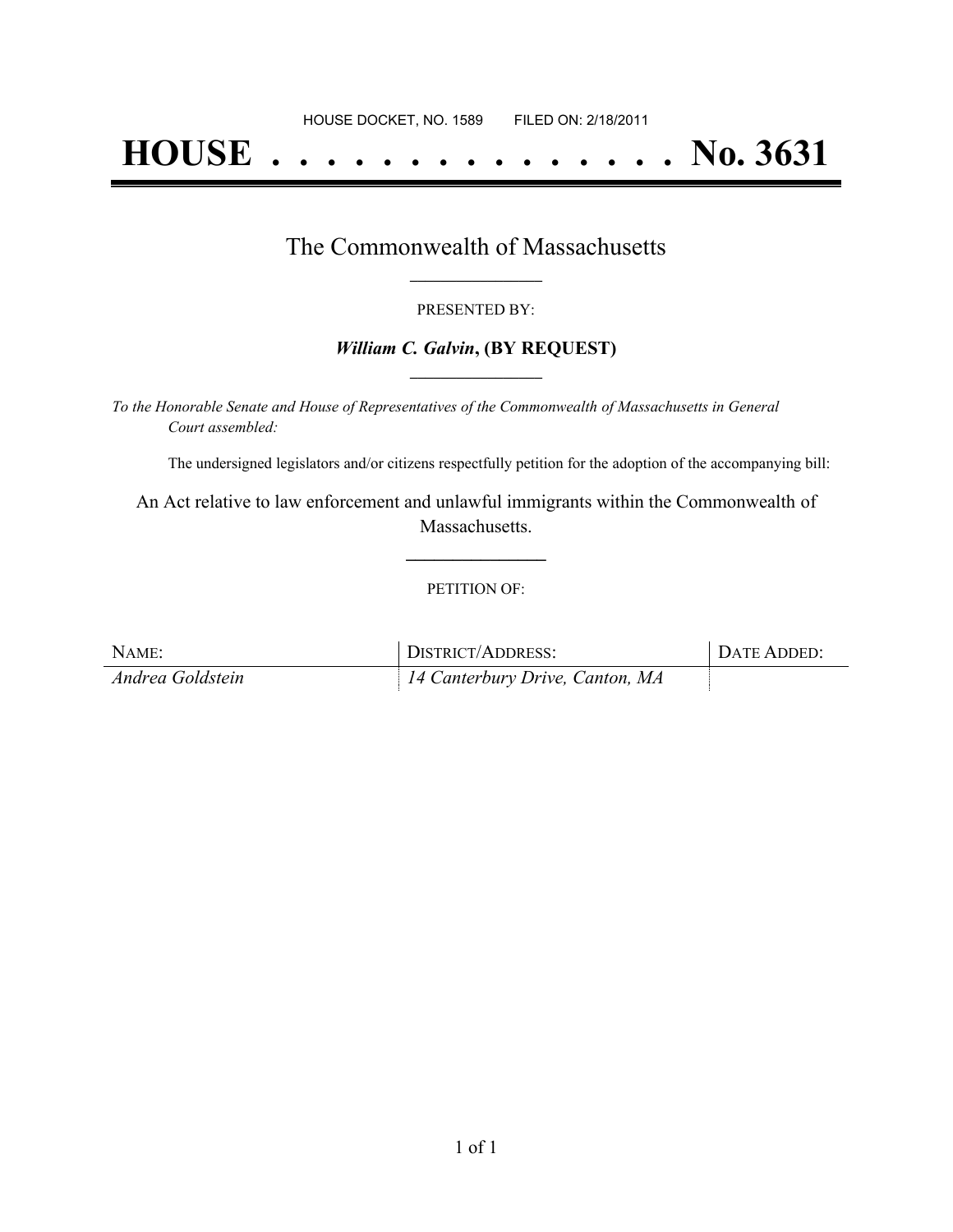## **HOUSE . . . . . . . . . . . . . . . No. 3631**

By Mr. Galvin of Canton (by request), a petition (accompanied by bill, House, No. 3631) of Andrea Goldstein relative to law enforcement and unlawful immigrants within the Commonwealth. The Judiciary.

## The Commonwealth of Massachusetts

**\_\_\_\_\_\_\_\_\_\_\_\_\_\_\_ In the Year Two Thousand Eleven \_\_\_\_\_\_\_\_\_\_\_\_\_\_\_**

An Act relative to law enforcement and unlawful immigrants within the Commonwealth of Massachusetts.

Be it enacted by the Senate and House of Representatives in General Court assembled, and by the authority *of the same, as follows:*

1 SECTION 1. The General Laws are hereby amended by inserting after chapter 274 the

- 2 following chapter:--
- 3 CHAPTER 275
- 4 UNLAWFUL IMMIGRATION

 Section 1. (a) Notwithstanding any general or special law to the contrary and to the extent permitted by federal law, any natural person who applies for a federal public benefit that is administered by the commonwealth or a political subdivision of the commonwealth and that requires participants to be citizens of the United States, legal residents of the United States or otherwise lawfully present in the United States shall submit at least 1 of the following documents to the entity that administers the federal public benefit demonstrating lawful presence in the United States: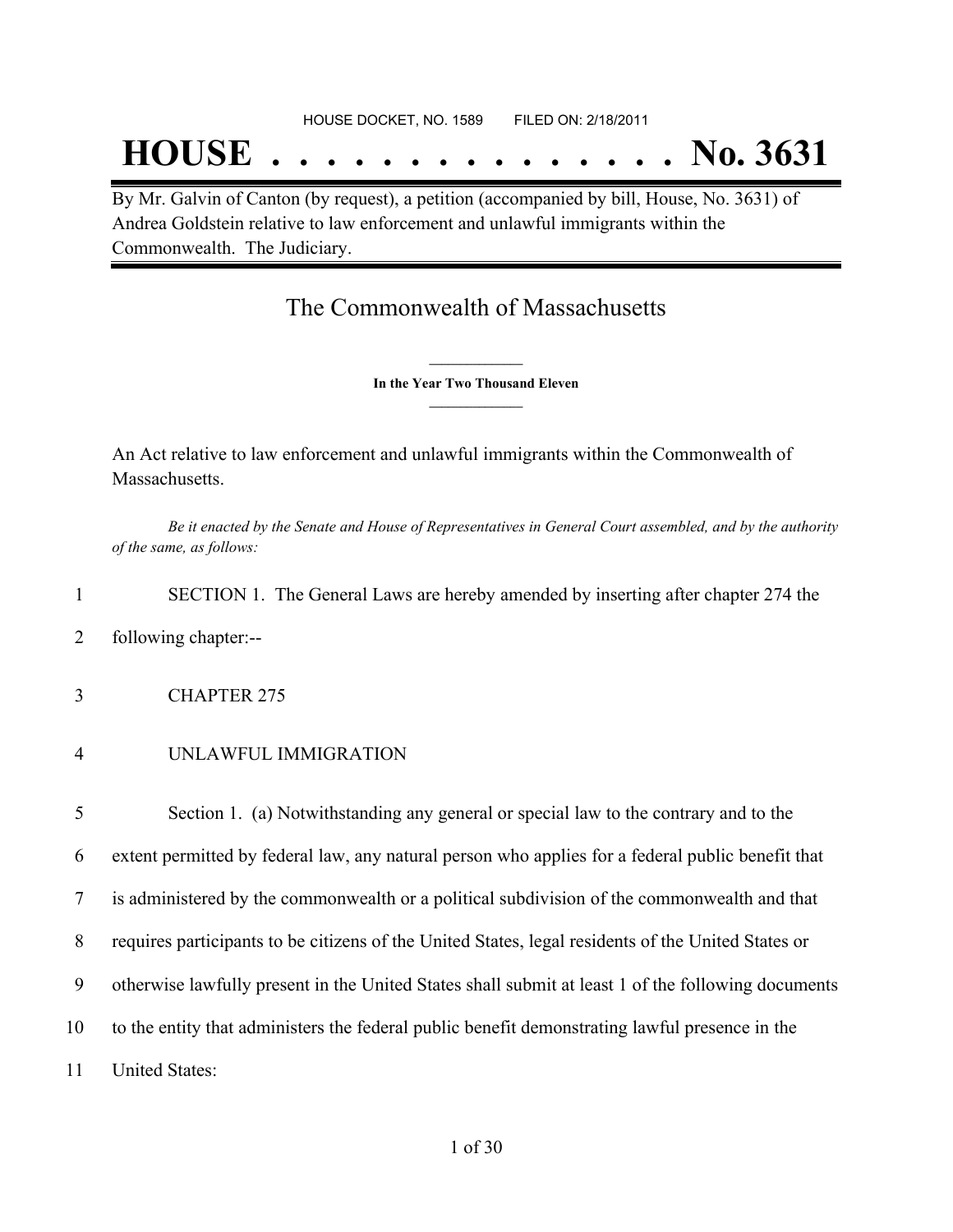| 12 | (i) a driver's license or other identification issued by the registry of motor vehicles.   |
|----|--------------------------------------------------------------------------------------------|
| 13 | (ii) a birth certificate or delayed birth certificate issued in any state, territory or    |
| 14 | possession of the United States.                                                           |
| 15 | (iii) a United States certificate of birth abroad.                                         |
| 16 | (iv) a United States passport.                                                             |
| 17 | (v) a foreign passport with a United States visa.                                          |
| 18 | (vi) an I-94 Arrival/Departure Record from the federal Department of Homeland              |
| 19 | Security with a photograph.                                                                |
| 20 | (vii) a United States citizenship and immigration services employment authorization        |
| 21 | document or refugee travel document.                                                       |
| 22 | (viii) a United States certificate of naturalization.                                      |
| 23 | (ix) a United States certificate of citizenship.                                           |
| 24 | (x) a tribal certificate of Indian blood.                                                  |
| 25 | (xi) a tribal or bureau of Indian affairs affidavit of birth.                              |
| 26 | (b) For the purposes of administering Medicaid programs, documentation of citizenship      |
| 27 | and legal residence shall conform with the requirements of Title XIX of the federal Social |
| 28 | Security Act.                                                                              |
| 29 | (c) To the extent permitted by federal law, an agency of the commonwealth or political     |
| 30 | subdivision of the commonwealth may allow tribal members, the elderly and persons with     |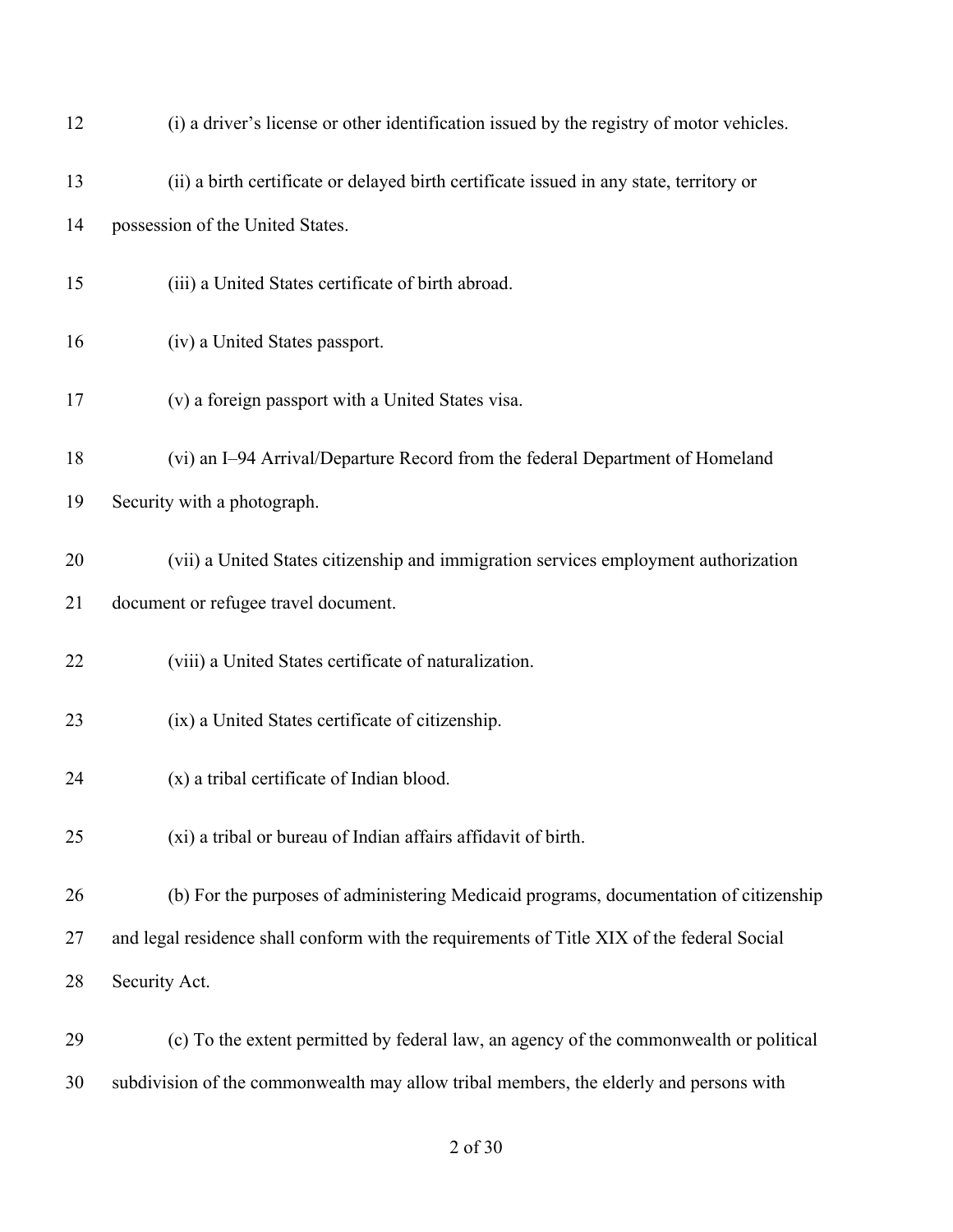disabilities or incapacity of the mind or body to provide documentation as specified in section 6036 of the federal Deficit Reduction Act of 2005, P.L. 109–171, and related federal guidance in lieu of the documentation required by this section.

 (d) Any person who applies for federal public benefits shall sign a sworn affidavit stating that the documents presented pursuant to subsection (a) are true under penalty of perjury.

 (e) Failure to report discovered violations of federal immigration law by an employee of an agency of the commonwealth or a political subdivision of the commonwealth that administers any federal public benefit shall be punished by a fine of not more than \$750, or by imprisonment in a jail or house of correction for not more than 4 months or both. If that employee's supervisor knew of the failure to report and failed to direct the employee to make the report, the supervisor shall be punished by a fine of not more than \$750, or by imprisonment in a jail or house of correction for not more than 4 months or both.

 (f) This section shall be enforced without regard to race, color, religion, sex, age, disability or national origin.

 (g) Any person who is a resident of the commonwealth has standing in any district court to bring suit against any agent or agency of the commonwealth or its political subdivisions to remedy any violation of any provision of this section, including an action for mandamus. Courts shall give preference to actions brought under this section over other civil actions or proceedings pending in the court.

 (h) The court may award court costs and reasonable attorney fees to any person or any official or agency of the commonwealth or a county, city, town or other political subdivision of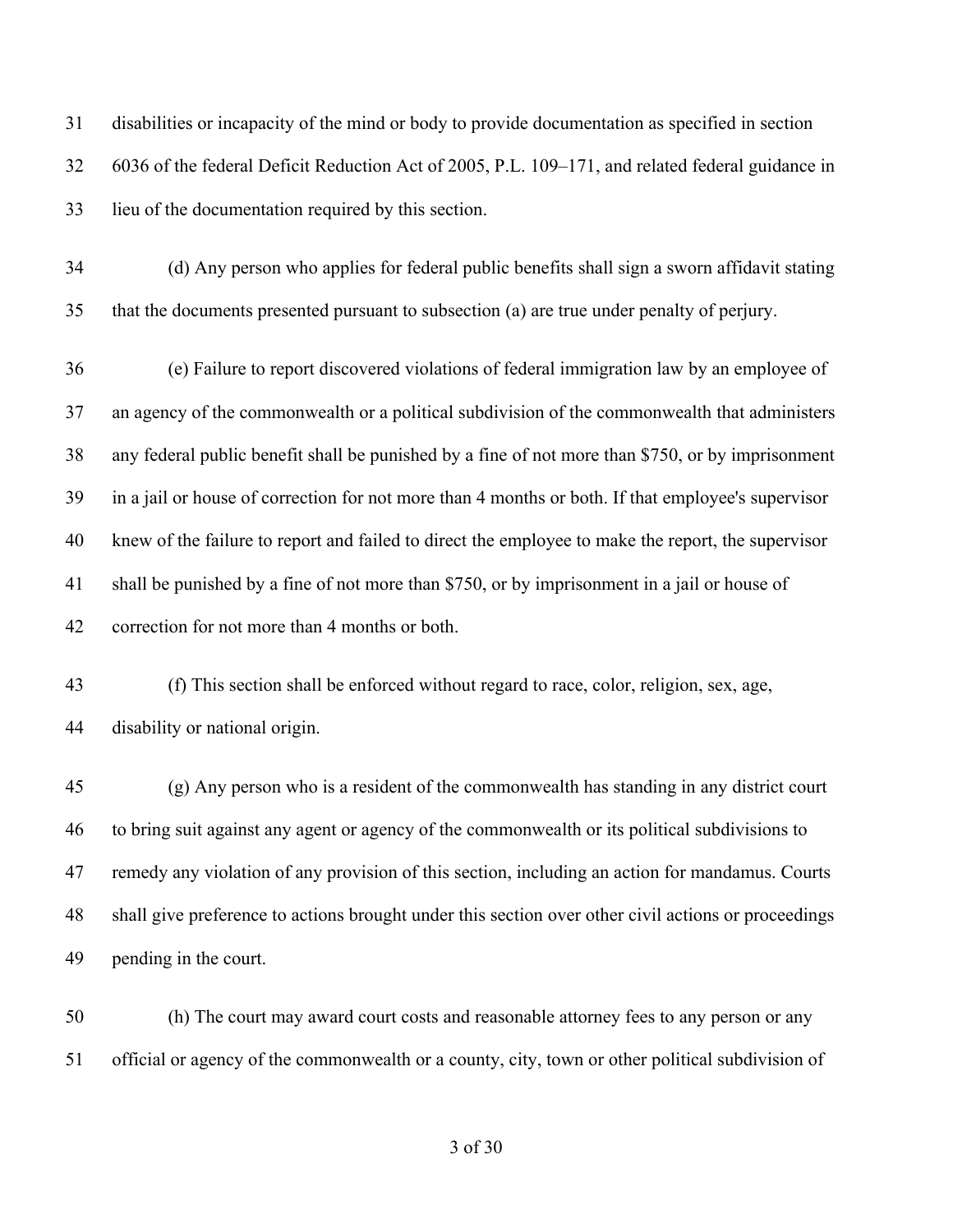the commonwealth that prevails by an adjudication on the merits in a proceeding brought pursuant to this section.

 (i) For the purposes of this section, "federal public benefit" has the same meaning prescribed in 8 U.S.C. section 1611. Section 2. (a) Notwithstanding any general or special law to the contrary and to the extent permitted by federal law, any agency of the commonwealth or a political subdivision of the commonwealth that administers any state or local public benefit shall require each natural person who applies for the state or local public benefit to submit at least 1 of the following documents to the entity that administers the state or local public benefit demonstrating lawful presence in the United States: (i) a driver's license or other identification issued by the registry of motor vehicles. (ii) a birth certificate or delayed birth certificate issued in any state, territory or possession of the United States. (iii) a United States certificate of birth abroad. (iv) a United States passport. (v) a foreign passport with a United States visa.

 (vi) an I–94 Arrival/Departure Record from the federal Department of Homeland Security with a photograph.

 (vii) a United States citizenship and immigration services employment authorization document or refugee travel document.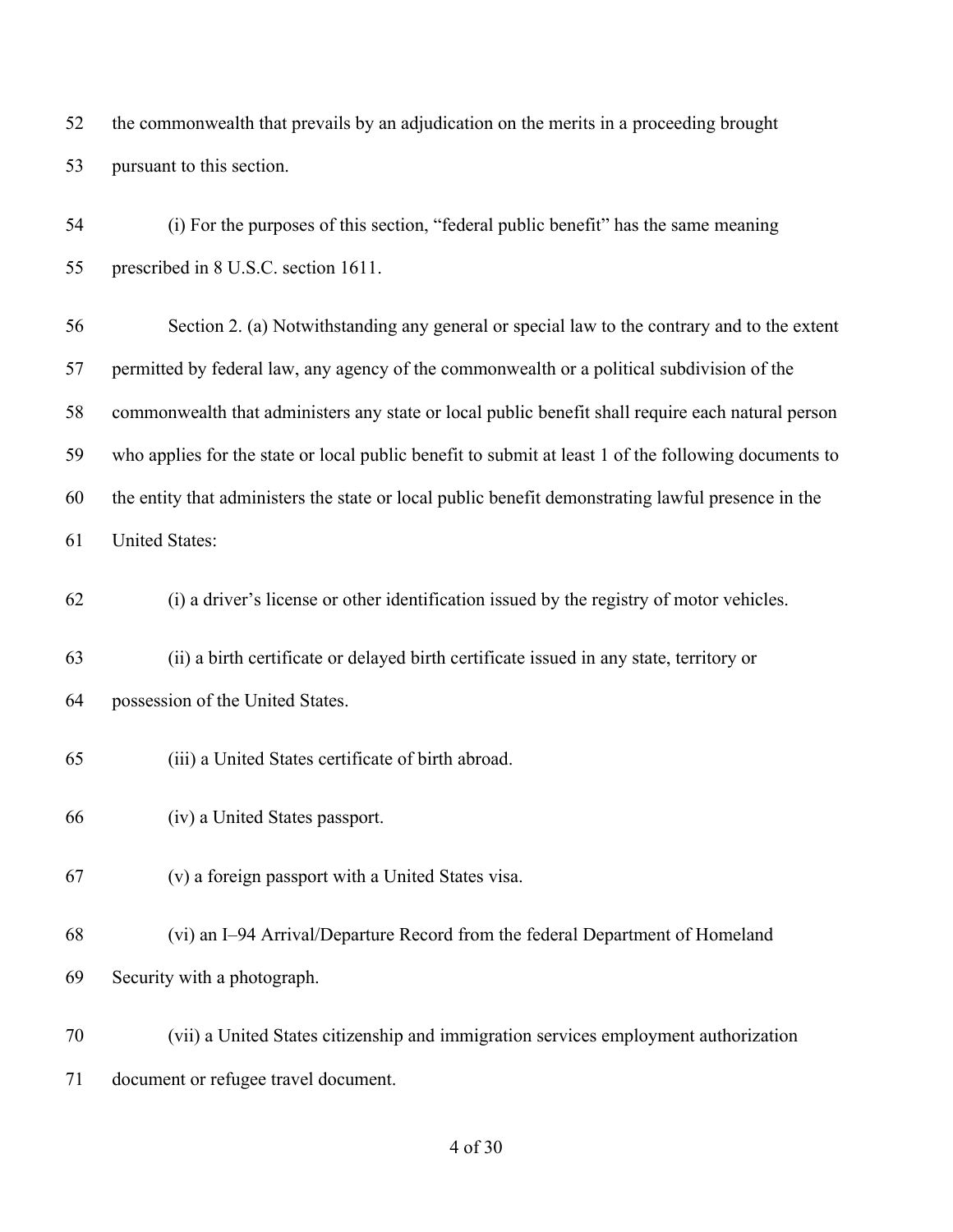| 72 | (viii) a United States certificate of naturalization.                                              |
|----|----------------------------------------------------------------------------------------------------|
| 73 | (ix) a United States certificate of citizenship.                                                   |
| 74 | (x) a tribal certificate of Indian blood.                                                          |
| 75 | (xi) a tribal or bureau of Indian affairs affidavit of birth.                                      |
| 76 | (b) For the purposes of administering Medicaid programs, documentation of citizenship              |
| 77 | and legal residence shall conform with the requirements of Title XIX of the federal Social         |
| 78 | Security Act.                                                                                      |
| 79 | (c) To the extent permitted by federal law, an agency of the commonwealth or political             |
| 80 | subdivision of the commonwealth may allow tribal members, the elderly and persons with             |
| 81 | disabilities or incapacity of the mind or body to provide documentation as specified in section    |
| 82 | 6036 of the federal Deficit Reduction Act of 2005, P.L. 109–171, and related federal guidance in   |
| 83 | lieu of the documentation required by this section.                                                |
| 84 | (d) Any person who applies for state or local public benefits shall sign a sworn affidavit         |
| 85 | stating that the documents presented pursuant to subsection (a) are true under penalty of perjury. |
| 86 | (e) Failure to report discovered violations of federal immigration law by an employee of           |
| 87 | an agency of the commonwealth or a political subdivision of the commonwealth that administers      |
| 88 | any state or local public benefit shall be punished by a fine of not more than \$750, or by        |
| 89 | imprisonment in a jail or house of correction for not more than 4 months or both. If that          |
| 90 | employee's supervisor knew of the failure to report and failed to direct the employee to make the  |
| 91 | report, the supervisor shall be punished by a fine of not more than \$750, or by imprisonment in a |
| 92 | jail or house of correction for not more than 4 months or both.                                    |
|    |                                                                                                    |

## of 30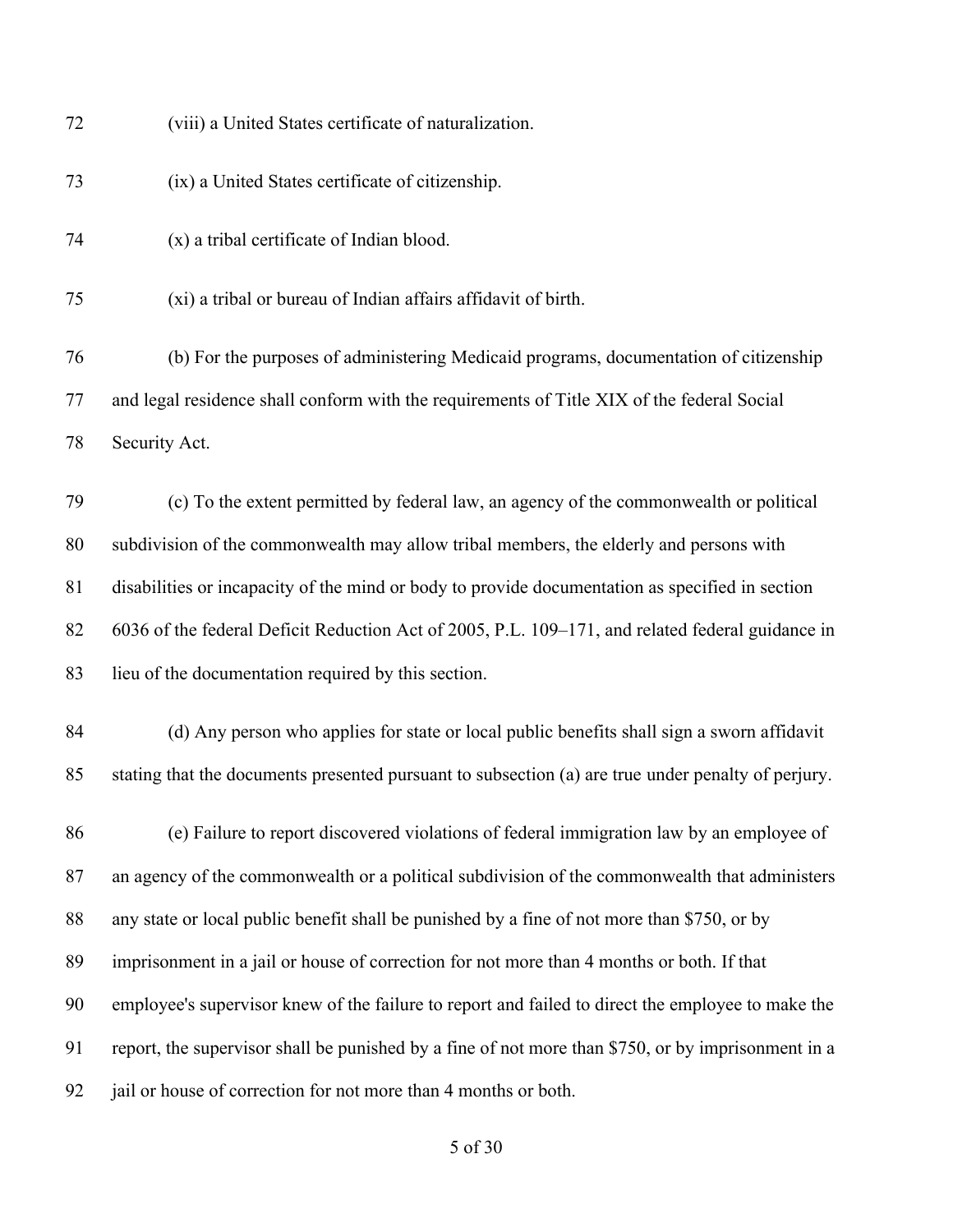(f) This section shall be enforced without regard to race, color, religion, sex, age, disability or national origin.

 (g) Any person who is a resident of the commonwealth has standing in any district court to bring suit against any agent or agency of the commonwealth or its political subdivisions to remedy any violation of any provision of this section, including an action for mandamus. Courts shall give preference to actions brought under this section over other civil actions or proceedings pending in the court.

 (h)The court may award court costs and reasonable attorney fees to any person or any official or agency of the commonwealth or a county, city, town or other political subdivision of the commonwealth that prevails by an adjudication on the merits in a proceeding brought pursuant to this section.

 (i) For the purposes of this section, "state or local public benefit" has the same meaning prescribed in 8 U.S.C. section 1621, except that it does not include commercial or professional licenses, benefits provided by the public retirement systems and plans of this state or services widely available to the general population as a whole.

 Section 3. (a) No official or agency of the commonwealth or a county, city, town or other political subdivision of the commonwealth may limit or restrict the enforcement of federal immigration laws to less than the full extent permitted by federal law.

 (b) For any lawful stop, detention or arrest made by a law enforcement official or a law enforcement agency of the commonwealth or a law enforcement official or a law enforcement agency of a county, city, town or other political subdivision of the commonwealth in the enforcement of any other law or ordinance of a county, city or town or the commonwealth where

of 30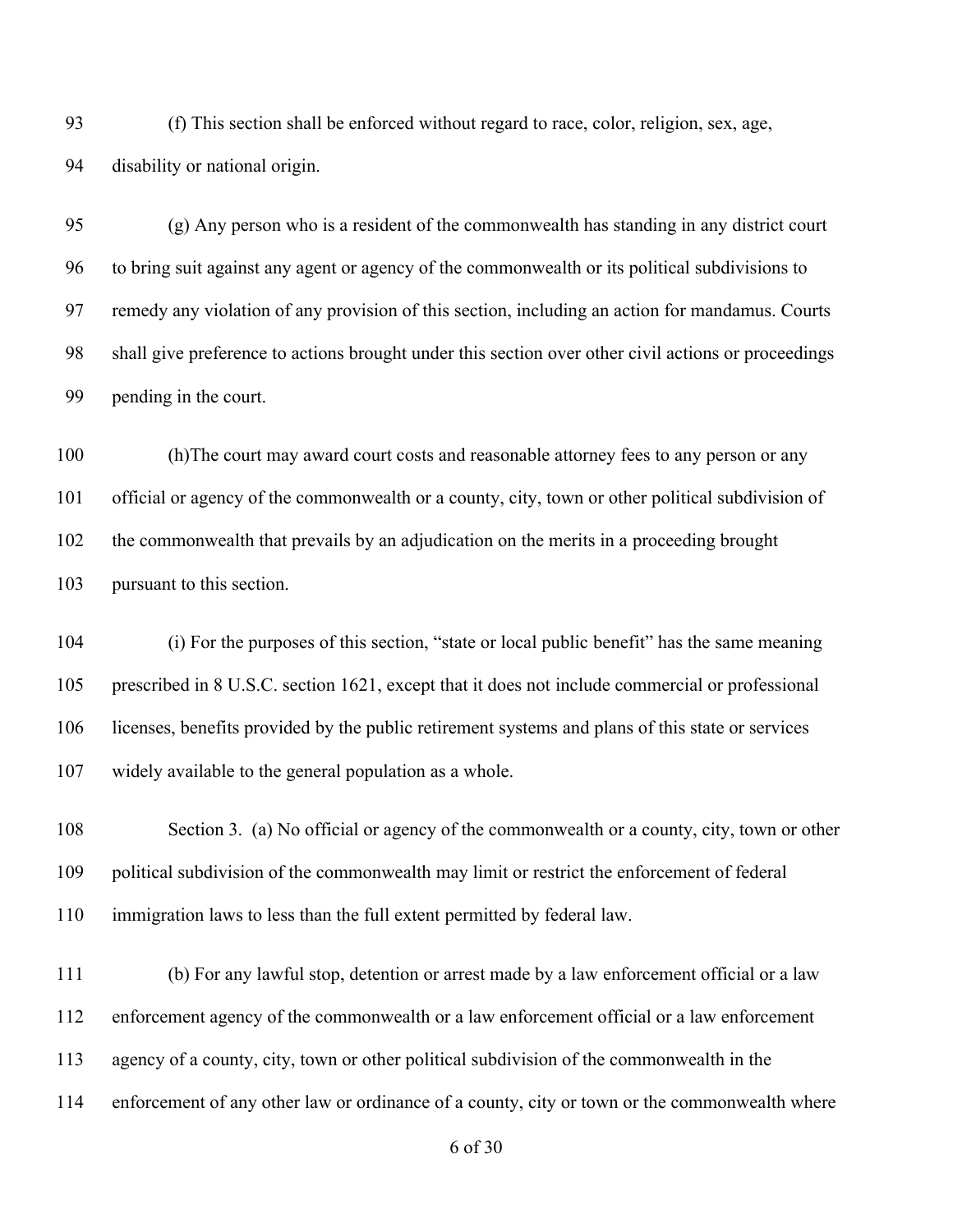| 115 | reasonable suspicion exists that the person is an alien and is unlawfully present in the United   |
|-----|---------------------------------------------------------------------------------------------------|
| 116 | States, a reasonable attempt shall be made, when practicable, to determine the immigration status |
| 117 | of the person, except if the determination may hinder or obstruct an investigation. Any person    |
| 118 | who is arrested shall have the person's immigration status determined before the person is        |
| 119 | released. The person's immigration status shall be verified with the federal government pursuant  |
| 120 | to 8 U.S.C. section 1373(c). A law enforcement official or agency of the commonwealth or a        |
| 121 | county, city, town or other political subdivision of the commonwealth may not solely consider     |
| 122 | race, color or national origin in implementing the requirements of this subsection except to the  |
| 123 | extent permitted by the United States or the constitution of the commonwealth. A person is        |
| 124 | presumed to not be an alien who is unlawfully present in the United States if the person provides |
| 125 | to the law enforcement officer or agency any of the following:                                    |
| 126 | (i) a valid driver's license or other identification issued by the registry of motor vehicles;    |
| 127 | (ii) a valid tribal enrollment card or other form of tribal identification;                       |
| 128 | (iii) if the entity requires proof of legal presence in the United States before issuance, any    |
| 129 | valid United States federal, state or local government issued identification.                     |
| 130 | (c) If an alien who is unlawfully present in the United States is convicted of a violation of     |
| 131 | state or local law, on discharge from imprisonment or on the assessment of any monetary           |
| 132 | obligation that is imposed, the United States immigration and customs enforcement or the United   |
| 133 | States customs and border protection shall be immediately notified.                               |
| 134 | (d) Notwithstanding any general or special law to the contrary, a law enforcement agency          |
| 135 | may securely transport an alien who the agency has received verification is unlawfully present in |
| 136 | the United States and who is in the agency's custody to a federal facility in the commonwealth or |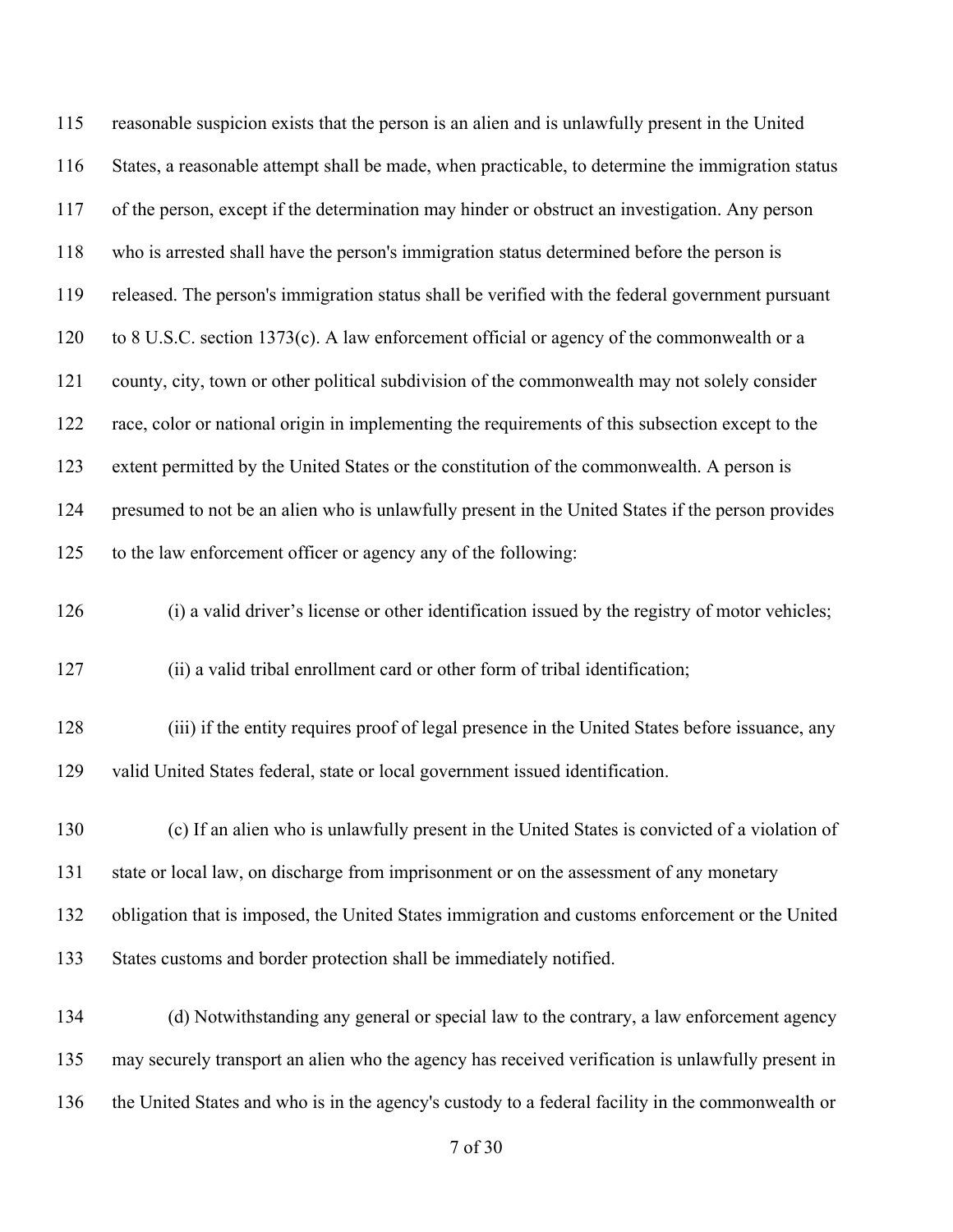to any other point of transfer into federal custody that is outside the jurisdiction of the law enforcement agency. A law enforcement agency shall obtain judicial authorization before securely transporting an alien who is unlawfully present in the United States to a point of transfer 140 that is outside of the commonwealth.

 (e) In the implementation of this section, an alien's immigration status may be determined by: (i) a law enforcement officer who is authorized by the federal government to verify or ascertain an alien's immigration status; or (ii) the United States immigration and customs enforcement or the United States customs and border protection pursuant to 8 U.S.C. section 1373(c).

 (f) Except as provided in federal law, officials or agencies of the commonwealth and counties, cities, towns and other political subdivisions of the commonwealth may not be prohibited or in any way be restricted from sending, receiving or maintaining information relating to the immigration status, lawful or unlawful, of any individual or exchanging that information with any other federal, state or local governmental entity for the following official purposes: (i) determining eligibility for any public benefit, service or license provided by any federal, state, local or other political subdivision of the commonwealth; (ii) verifying any claim of residence or domicile if determination of residence or domicile is required under the laws of the commonwealth or a judicial order issued pursuant to a civil or criminal proceeding in the commonwealth; (iii) if the person is an alien, determining whether the person is in compliance with the federal registration laws prescribed by title II, chapter 7 of the federal Immigration and Nationality Act; or (iv) pursuant to 8 U.S.C. section 1373 and 8 U.S.C. section 1644.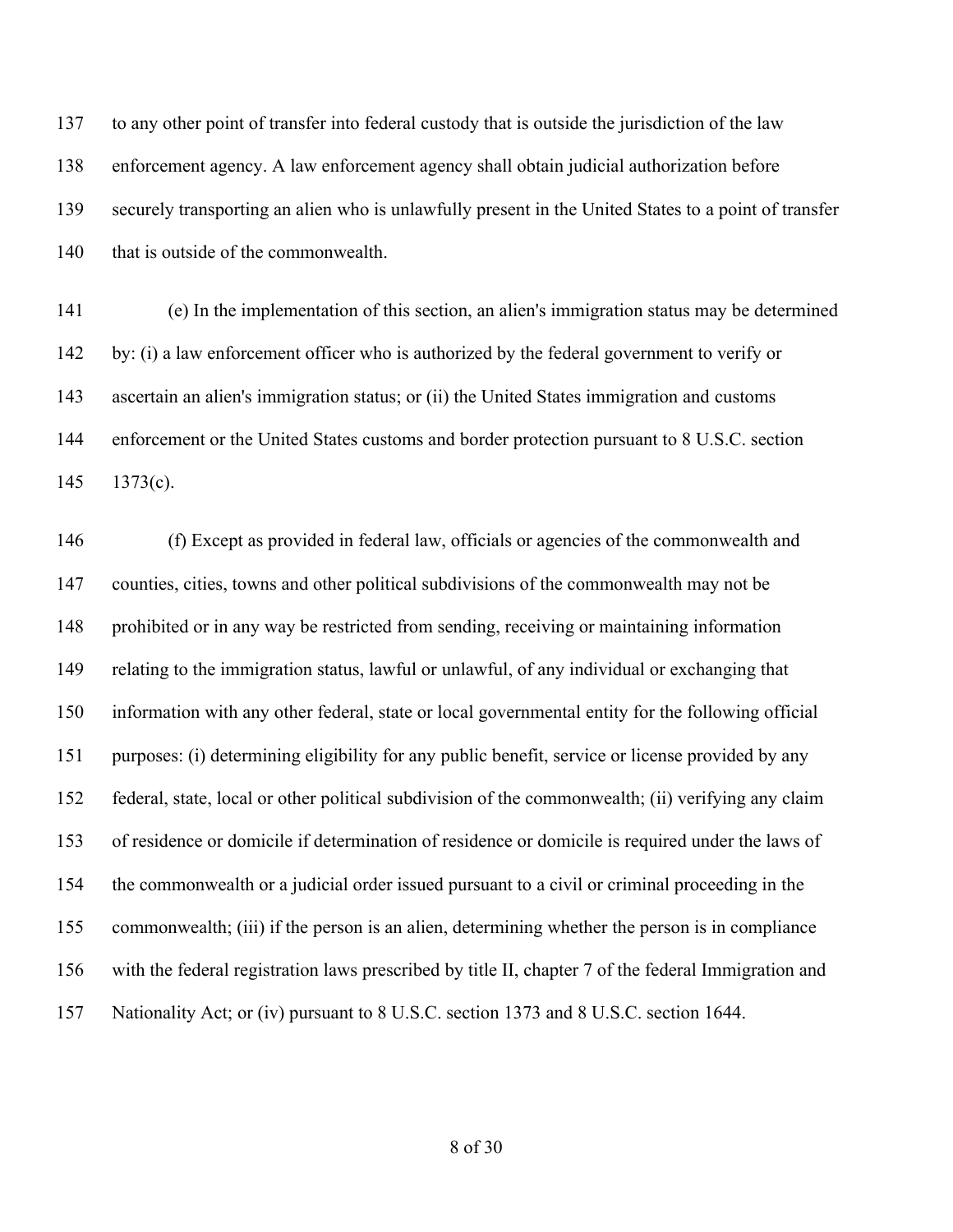(g) This section does not implement, authorize or establish and shall not be construed to implement, authorize or establish the REAL ID act of 2005, P.L. 109–13, division B, including 160 the use of a radio frequency identification chip.

 (h) A person who is a legal resident of the commonwealth may bring an action in superior court to challenge any official or agency of the commonwealth or a county, city, town or other political subdivision of the commonwealth that adopts or implements a policy that limits or restricts the enforcement of federal immigration laws, including 8 U.S.C. sections 1373 and 1644, to less than the full extent permitted by federal law. If there is a judicial finding that an entity has violated this section, the court shall order that the entity pay a civil penalty of not less 167 than \$500 and not more than \$5,000 for each day that the policy has remained in effect after the filing of an action pursuant to this subsection.

 (i) A court shall collect the civil penalty prescribed in subsection (h) of this section and remit the civil penalty to the state treasurer for deposit in the gang and immigration intelligence team enforcement mission fund established by section 13.

 (j) The court may award court costs and reasonable attorney fees to any person or any official or agency of the commonwealth or a county, city, town or other political subdivision of the commonwealth that prevails by an adjudication on the merits in a proceeding brought pursuant to this section.

 (k) Except in relation to matters in which the officer is adjudged to have acted in bad faith, a law enforcement officer is indemnified by the law enforcement officer's agency against reasonable costs and expenses, including attorney fees, incurred by the officer in connection with any action, suit or proceeding brought pursuant to this section in which the officer may be a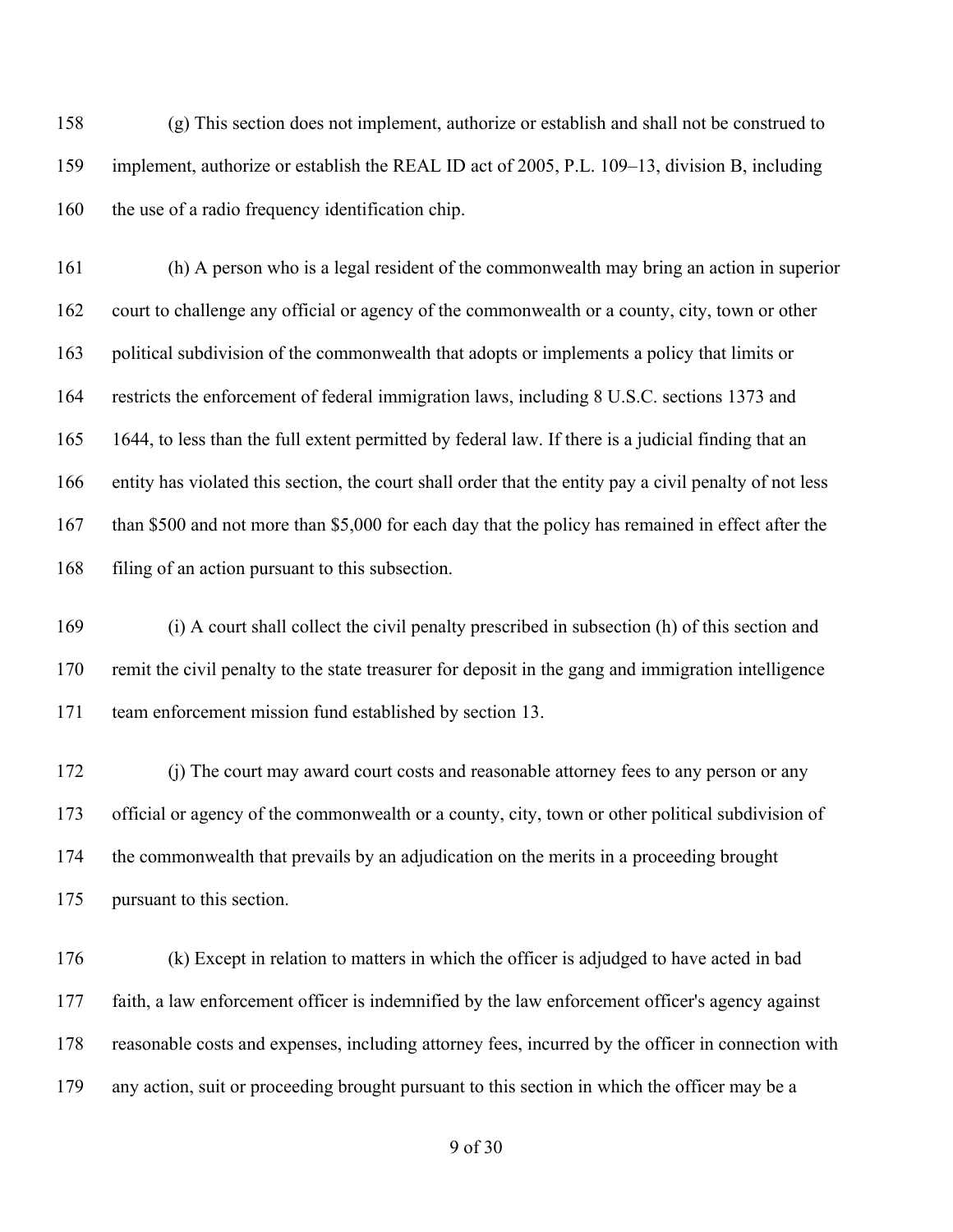defendant by reason of the officer being or having been a member of the law enforcement agency.

 (l) This section shall be implemented in a manner consistent with federal laws regulating immigration, protecting the civil rights of all persons and respecting the privileges and immunities of United States citizens.

 Section 4. (a) In addition to any violation of federal law, a person is guilty of willful failure to complete or carry an alien registration document if the person is in violation of 8 U.S.C. section 1304(e) or 1306(a).

 (b) In the enforcement of this section, an alien's immigration status may be determined by: (i) a law enforcement officer who is authorized by the federal government to verify or ascertain an alien's immigration status and (ii) the United States immigration and customs enforcement or the United States customs and border protection pursuant to 8 U.S.C. section 1373(c).

 (c) A law enforcement official or agency of the commonwealth or a county, city, town or other political subdivision of the commonwealth may not consider race, color or national origin in the enforcement of this section except to the extent permitted by the United States or the constitution of the commonwealth.

 (d) A person who is sentenced pursuant to this section is not eligible for suspension of sentence, probation, pardon, commutation of sentence, or release from confinement on any basisuntil the sentence imposed by the court has been served or the person is eligible for release as authorized by chapter 127.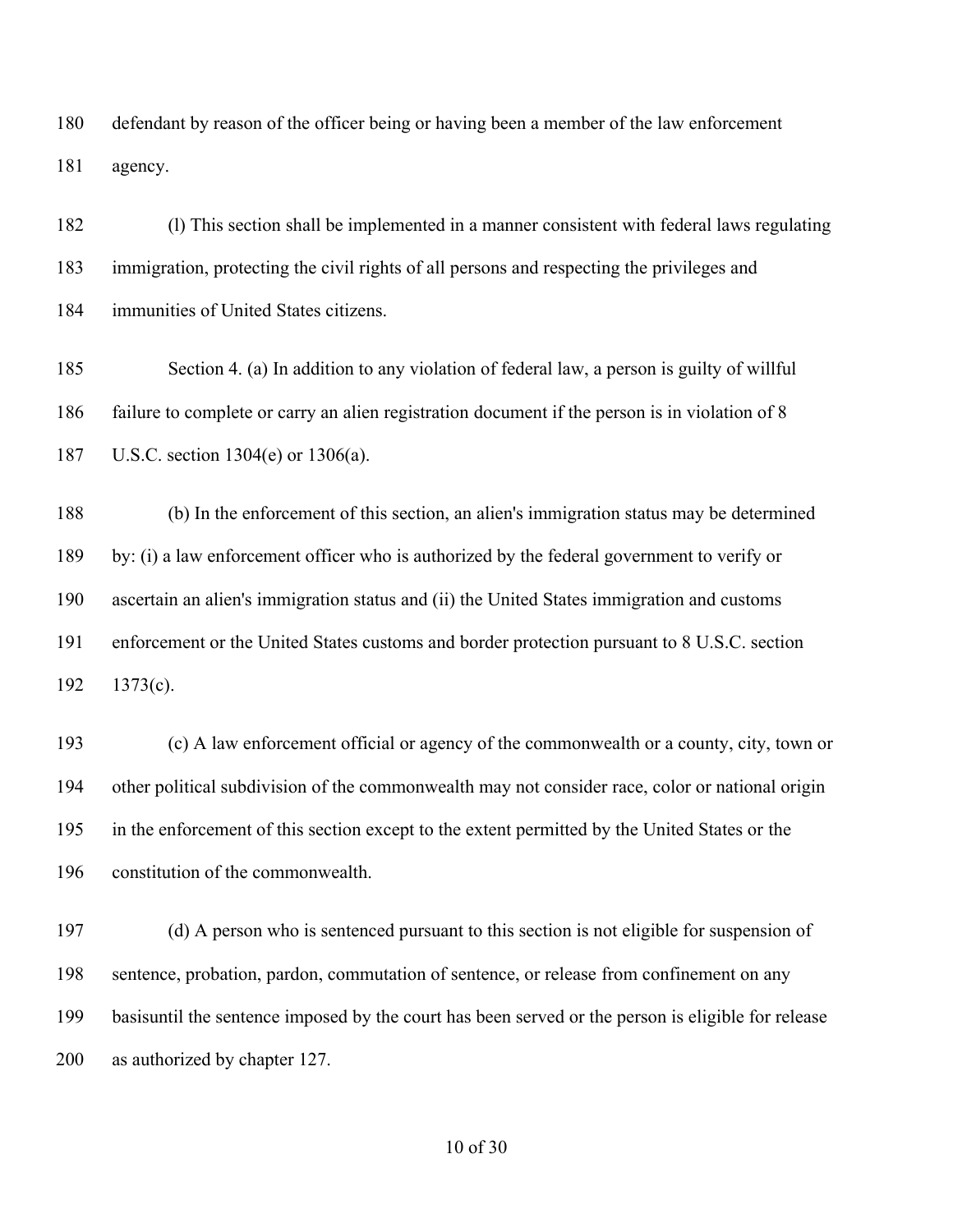(e) In addition to any other penalty prescribed by law, the court shall order the person to pay jail costs.

 (f) This section does not apply to a person who maintains authorization from the federal government to remain in the United States.

 (g) Any record that relates to the immigration status of a person is admissible in any court without further foundation or testimony from a custodian of records if the record is certified as authentic by the government agency that is responsible for maintaining the record.

 (h) A violation of this section shall be punished by a fine of not more than \$100, or by imprisonment in a jail or house of correction for not more than 20 days for a first offense and 30 days for a second or subsequent offense or both such fine and imprisonment.

 Section 5. Notwithstanding any other law, in the enforcement of any general law relative to the smuggling of human beings for profit or commercial purpose, a law enforcement officer may lawfully stop any person who is operating a motor vehicle if the officer has reasonable suspicion to believe the person is in violation of any civil traffic law.

 Section 6. (a) It shall be unlawful for an occupant of a motor vehicle that is stopped on a street, roadway or highway to attempt to hire or hire and pick up passengers for work at a different location if the motor vehicle blocks or impedes the normal movement of traffic.

 (b) It shall be unlawful for a person to enter a motor vehicle that is stopped on a street, roadway or highway in order to be hired by an occupant of the motor vehicle and to be transported to work at a different location if the motor vehicle blocks or impedes the normal movement of traffic.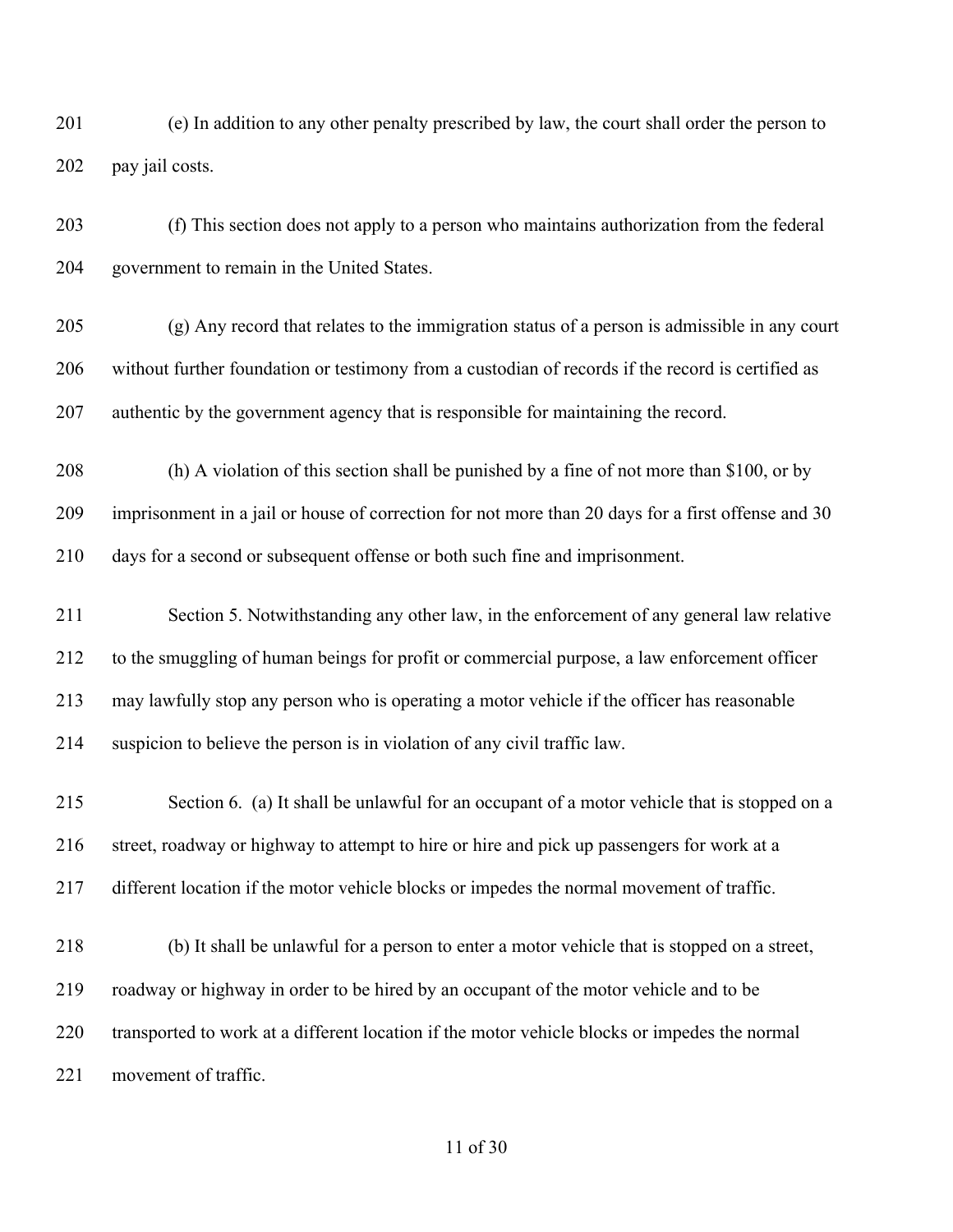(c) It shall be unlawful for a person who is unlawfully present in the United States and who is an unauthorized alien to knowingly apply for work, solicit work in a public place or perform work as an employee or independent contractor in the commonwealth.

 (d) A law enforcement official or agency of the commonwealth or a county, city, town or other political subdivision of the commonwealth may not consider race, color or national origin 227 in the enforcement of this section except to the extent permitted by the United States or the 228 constitution of the commonwealth.

 (e) In the enforcement of this section, an alien's immigration status may be determined by: (i) A law enforcement officer who is authorized by the federal government to verify or ascertain an alien's immigration status; or (ii) the United States immigration and customs enforcement or the United States customs and border protection pursuant to 8 U.S.C. section 1373(c).

 (f) A violation of this section shall be punished by a fine of not more than \$2,500, or by imprisonment in a jail or house of correction for not more than 6 months or both.

 (g) For the purposes of this section, the following words shall have the following meanings unless the context clearly requires otherwise:-

 "Solicit", verbal or nonverbal communication by a gesture or a nod that would indicate to a reasonable person that a person is willing to be employed.

 "Unauthorized alien", an alien who does not have the legal right or authorization under federal law to work in the United States as described in 8 U.S.C. section 1324a(h)(3).

Section 7. (a) It is unlawful for a person who is in violation of a criminal offense to: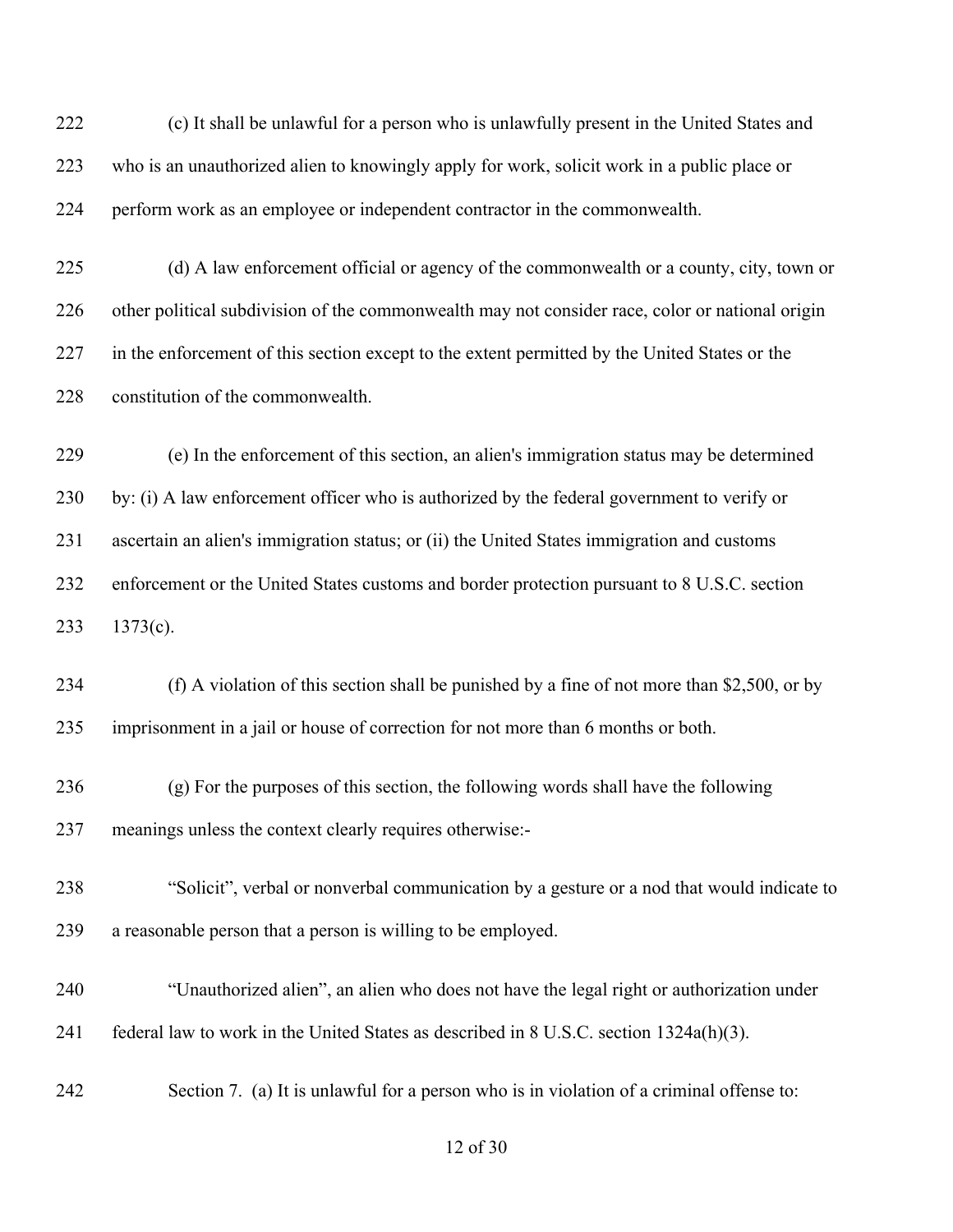(i) transport or move or attempt to transport or move an alien in the commonwealth, in furtherance of the illegal presence of the alien in the United States, in a means of transportation if the person knows or recklessly disregards the fact that the alien has come to, has entered or remains in the United States in violation of law.

 (ii) conceal, harbor or shield or attempt to conceal, harbor or shield an alien from detection in any place in the commonwealth, including any building or any means of transportation, if the person knows or recklessly disregards the fact that the alien has come to, has entered or remains in the United States in violation of law.

 (iii) encourage or induce an alien to come to or reside in the commonwealth if the person knows or recklessly disregards the fact that such coming to, entering or residing in this state is or will be in violation of law.

 (b) A means of transportation that is used in the commission of a violation of this section is subject to mandatory vehicle immobilization or impoundment.

 (c) A law enforcement official or agency of the commonwealth or a county, city, town or other political subdivision of the commonwealth may not consider race, color or national origin in the enforcement of this section except to the extent permitted by the United States or the constitution of the commonwealth.

 (d) In the enforcement of this section, an alien's immigration status may be determined 261 by: (i) a law enforcement officer who is authorized by the federal government to verify or ascertain an alien's immigration status; or (ii) the United States immigration and customs enforcement or the United States customs and border protection pursuant to 8 U.S.C. section 1373(c).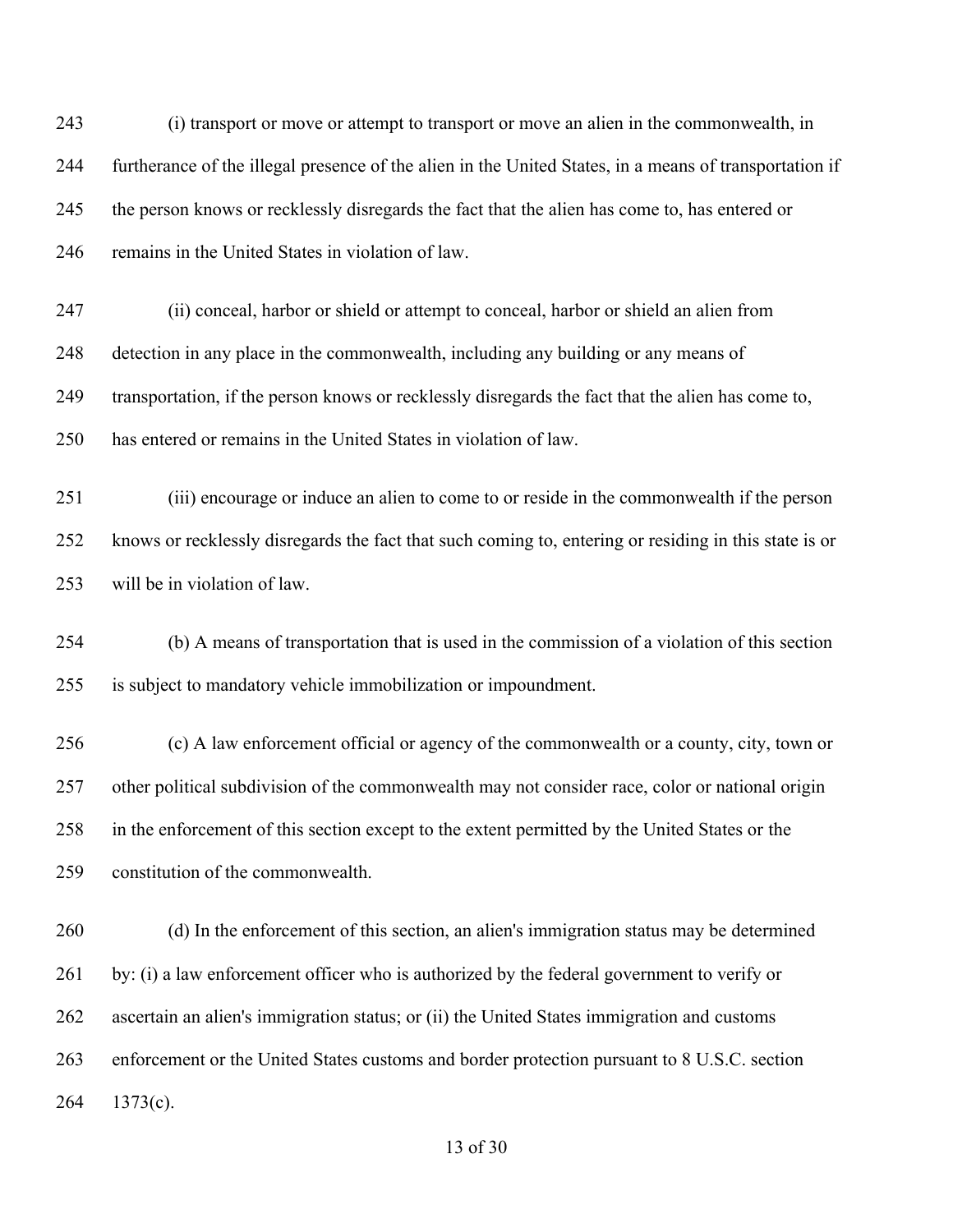(e) This section does not apply to a employee of the department of children and families acting in an official capacity or a person who is acting in the capacity of a first responder, an ambulance attendant or an emergency medical technician and who is transporting or moving an alien in the commonwealth.

 (f) A person who violates this section shall be punished by a fine of not less than \$1,000 and not more than \$2,500, or by imprisonment in a jail or house of correction for not more than 6 months or both, except that a violation of this section that involves 10 or more illegal aliens shall be punished by a fine of not less than \$1,000 or by imprisonment in a jail or house of correction for not more than 2 years or both for each alien who is involved.

 Section 8. A law enforcement officer, without a warrant, may arrest a person if the officer has probable cause to believe that the person to be arrested has committed any public offense that makes the person removable from the United States.

 Section 9. (a) An employer shall not knowingly employ an unauthorized alien. If, in the case when an employer uses a contract, subcontract or other independent contractor agreement to obtain the labor of an alien in the commonwealth, the employer knowingly contracts with an unauthorized alien or with a person who employs or contracts with an unauthorized alien to 281 perform the labor, the employer violates this subsection.

 (b) The attorney general shall prescribe a complaint form for a person to allege a violation of subsection (a). The complainant shall not be required to list the complainant's social security number on the complaint form or to have the complaint form notarized. On receipt of a complaint on a prescribed complaint form that an employer allegedly knowingly employs an unauthorized alien, the attorney general or district attorney shall investigate whether the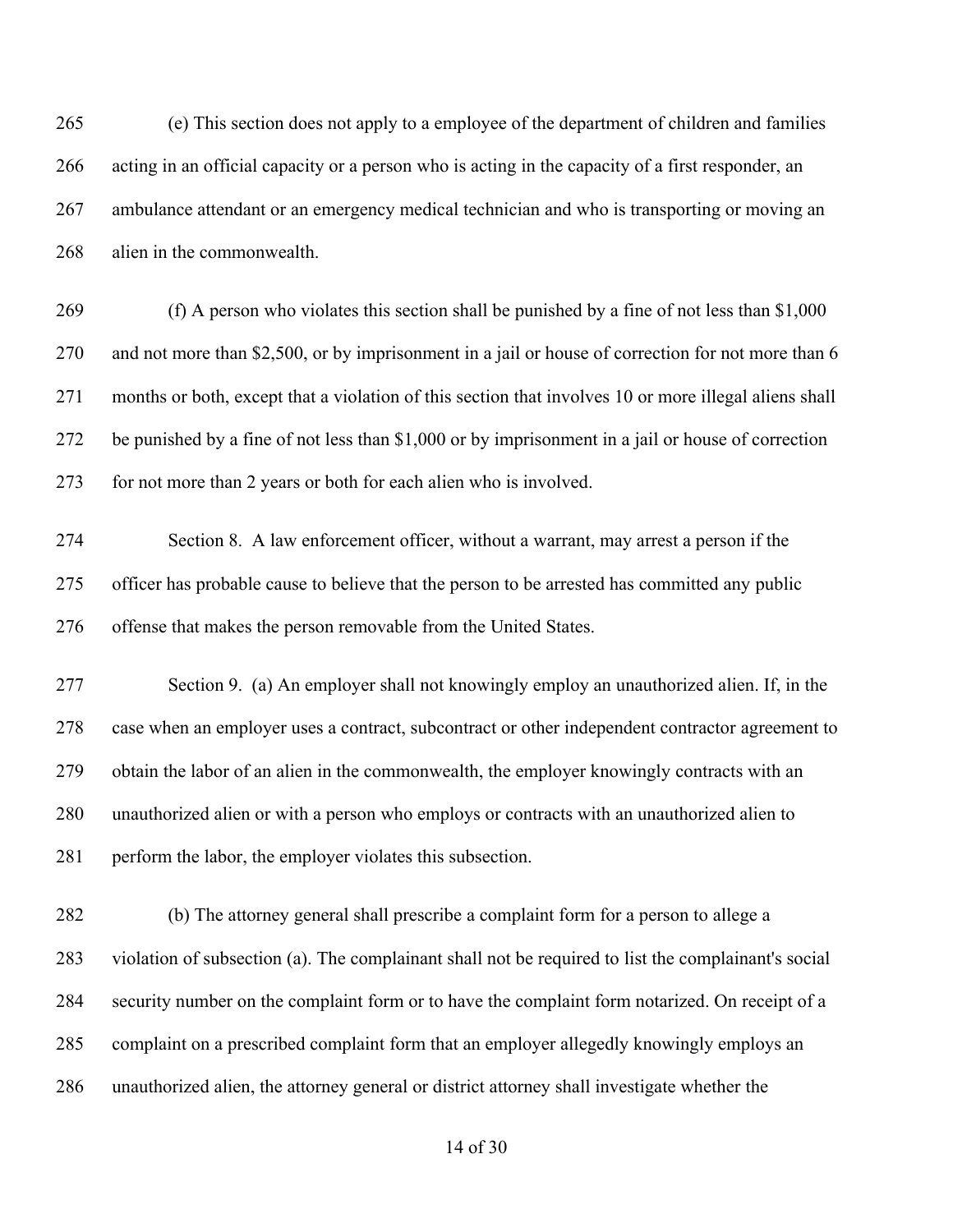employer has violated subsection (a). If a complaint is received but is not submitted on a prescribed complaint form, the attorney general or district attorney may investigate whether the employer has violated subsection (a). This subsection shall not be construed to prohibit the filing of anonymous complaints that are not submitted on a prescribed complaint form. The attorney general or district attorney shall not investigate complaints that are based solely on race, color or national origin. A complaint that is submitted to a district attorney shall be submitted to the district attorney in the county in which the alleged unauthorized alien is or was employed by the employer. The state police or any local law enforcement agency may assist in investigating a complaint. When investigating a complaint, the attorney general or district attorney shall verify the work authorization of the alleged unauthorized alien with the federal government pursuant to 8 U.S.C. section 1373(c). A state, county or local official shall not attempt to independently make a final determination on whether an alien is authorized to work in the United States. An alien's immigration status or work authorization status shall be verified with the federal government pursuant to said 8 U.S.C. section 1373(c). A person who knowingly files a false and frivolous complaint under this subsection shall be punished by a fine of not more than \$500 or by imprisonment in a jail or house of correction for not more than 30 days or both.

 (c) If, after an investigation, the attorney general or district attorney determines that the complaint is not false and frivolous:

 (i) the attorney general or district attorney shall notify the United States immigration and customs enforcement of the unauthorized alien;

 (ii) the attorney general or district attorney shall notify the local law enforcement agency of the unauthorized alien; and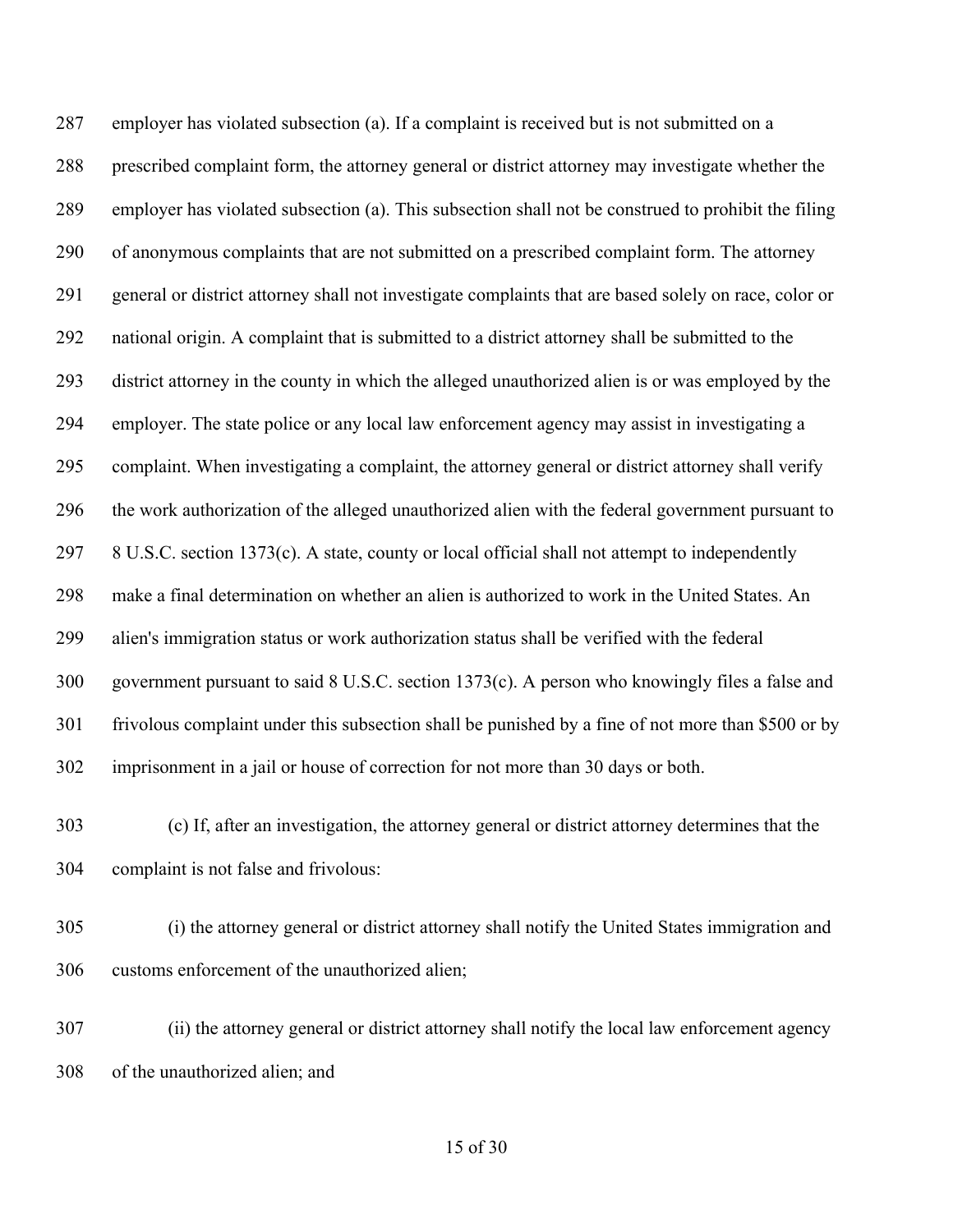| 309 | (iii) the attorney general shall notify the appropriate district attorney to bring an action       |
|-----|----------------------------------------------------------------------------------------------------|
| 310 | pursuant to subsection (d) if the complaint was originally filed with the attorney general.        |
| 311 | (d) An action for a violation of subsection (a) shall be brought against the employer by           |
| 312 | the district attorney in the county where the unauthorized alien employee is or was employed by    |
| 313 | the employer. The district attorney shall not bring an action against any employer for any         |
| 314 | violation of subsection (a) that occurs before January 1, 2008. A second violation of this section |
| 315 | shall be based only on an unauthorized alien who is or was employed by the employer after an       |
| 316 | action has been brought for a violation of subsection (a) or subsection (a) of section 10.         |
| 317 | (e) For any action in superior court under this section, the court shall expedite the action,      |
| 318 | including assigning the hearing at the earliest practicable date.                                  |
| 319 | (f) On a finding of a violation of subsection $(a)$ :                                              |
| 320 | $(1)$ For a first violation, as described in paragraph $(3)$ , the court:                          |

321 (i) shall order the employer to terminate the employment of all unauthorized aliens;

 (ii) shall order the employer to be subject to a 3 year probationary period for the business location where the unauthorized alien performed work. During the probationary period the employer shall file quarterly reports with the district attorney of each new employee who is hired by the employer at the business location where the unauthorized alien performed work;

 (iii) shall order the employer to file a signed sworn affidavit with the district attorney within 3 business days after the order is issued. The affidavit shall state that the employer has terminated the employment of all unauthorized aliens in the commonwealth and that the employer will not intentionally or knowingly employ an unauthorized alien in the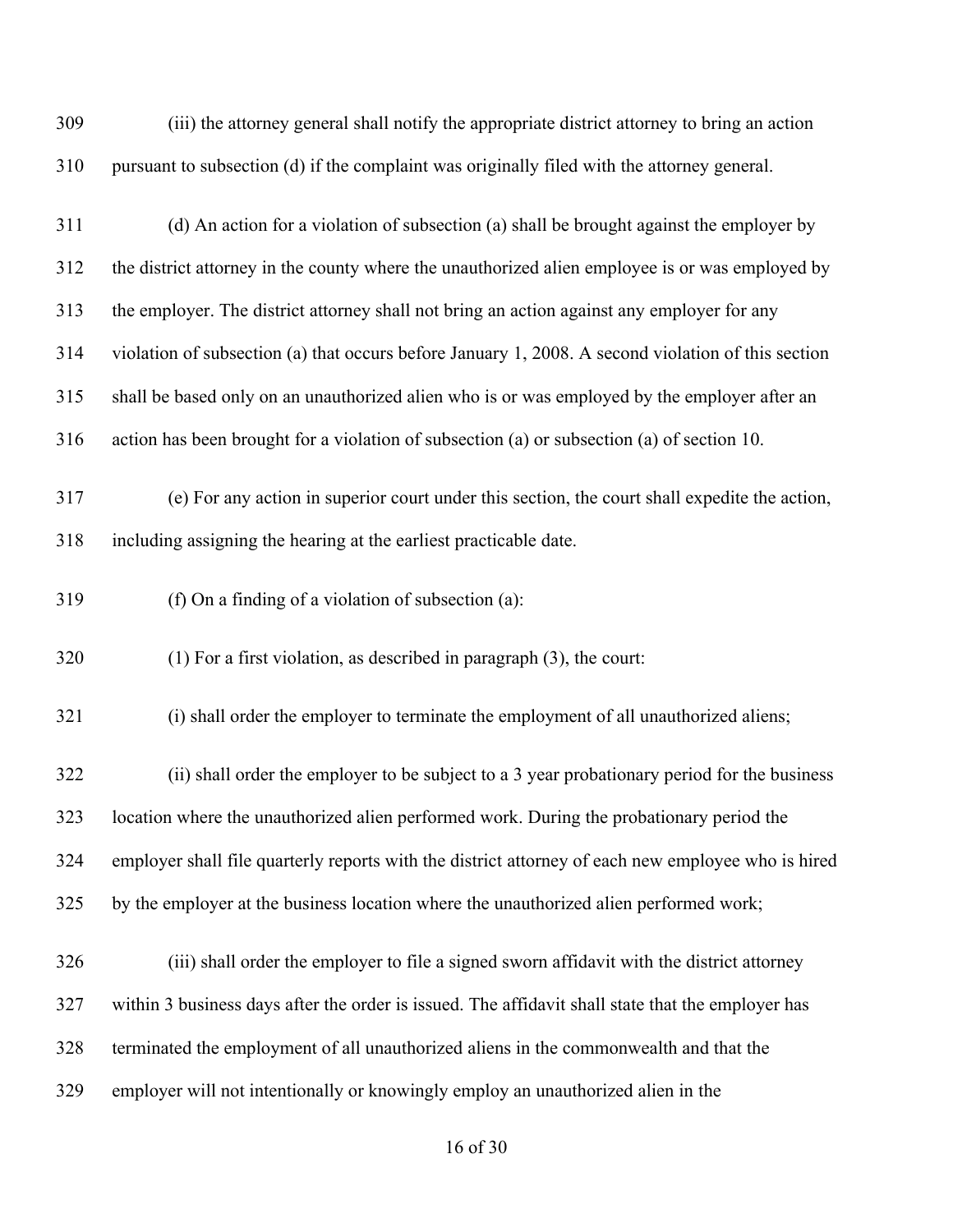commonwealth. The court shall order the appropriate agencies to suspend all licenses subject to this clause that are held by the employer if the employer fails to file a signed sworn affidavit with the district attorney within 3 business days after the order is issued. All licenses that are suspended for failure to file a signed sworn affidavit shall remain suspended until the employer files a signed sworn affidavit with the district attorney. Notwithstanding any general or special law to the contrary, on filing of the affidavit the suspended licenses shall be reinstated immediately by the appropriate agencies. For the purposes of this clause, the licenses that are subject to suspension are all licenses that are held by the employer specific to the business location where the unauthorized alien performed work. If the employer does not hold a license specific to the business location where the unauthorized alien performed work, but a license is necessary to operate the employer's business in general, the licenses that are subject to suspension are all licenses that are held by the employer at the employer's primary place of business. On receipt of the court's order and notwithstanding any general or special law to the contrary, the appropriate agencies shall suspend the licenses according to the court's order. The court shall send a copy of the court's order to the attorney general and the attorney general shall maintain the copy pursuant to subsection (g); and

 (iv) may order the appropriate agencies to suspend all licenses described in clause (iii) of this paragraph that are held by the employer for not to exceed 10 business days. The court shall base its decision to suspend under this clause on any evidence or information submitted to it during the action for a violation of this subsection and shall consider the following factors, if relevant: the number of unauthorized aliens employed by the employer; any prior misconduct by the employer; the degree of harm resulting from the violation; whether the employer made good faith efforts to comply with any applicable requirements; the duration of the violation; the role of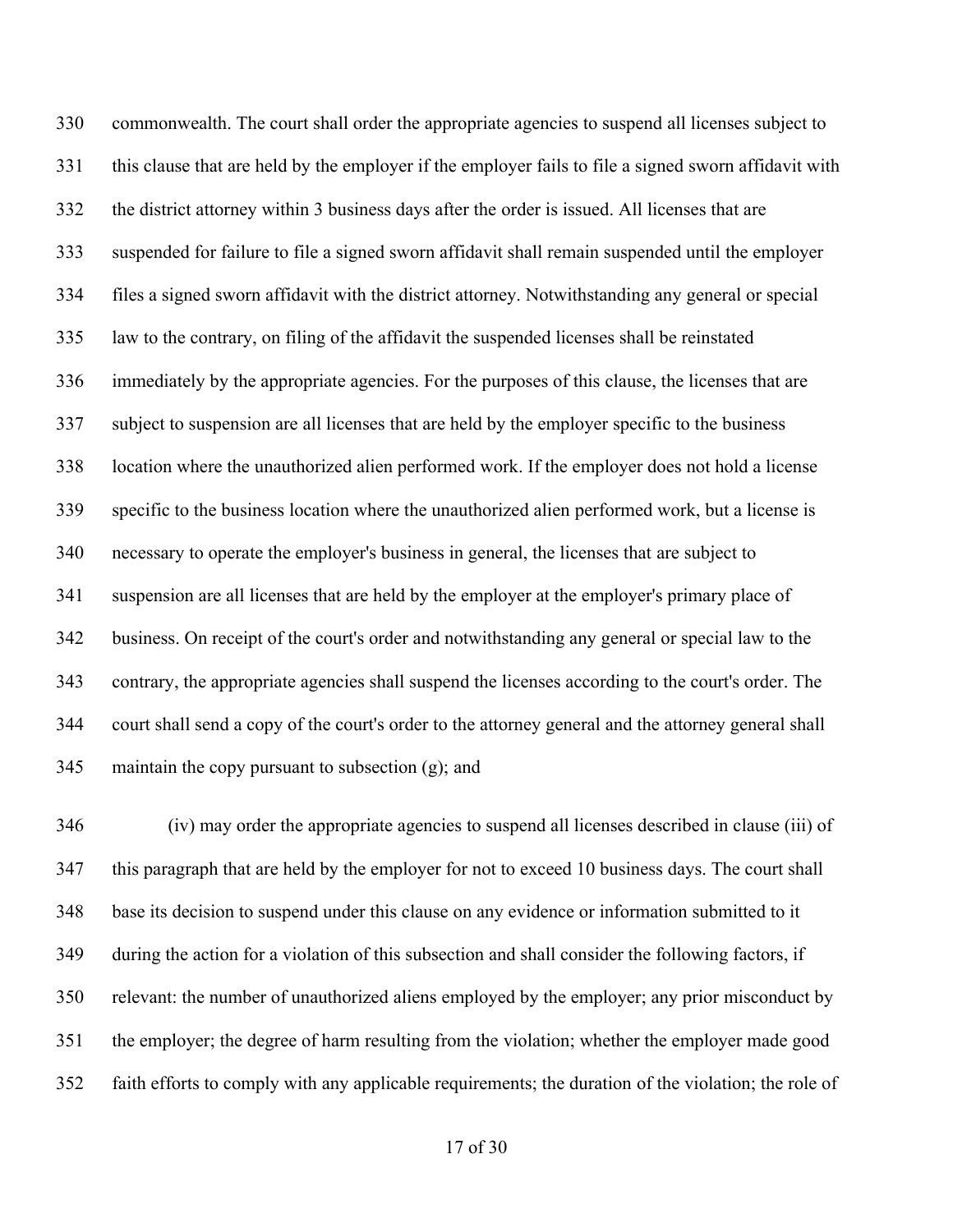the directors, officers or principals of the employer in the violation; and any other factors the court deems appropriate.

 (2) For a second violation, as described in paragraph (3), the court shall order the appropriate agencies to permanently revoke all licenses that are held by the employer specific to the business location where the unauthorized alien performed work. If the employer does not hold a license specific to the business location where the unauthorized alien performed work, but a license is necessary to operate the employer's business in general, the court shall order the appropriate agencies to permanently revoke all licenses that are held by the employer at the employer's primary place of business. On receipt of the order and notwithstanding any other law, the appropriate agencies shall immediately revoke the licenses.

(3) The violation shall be considered:

 (i) A first violation by an employer at a business location if the violation did not occur during a probationary period ordered by the court under this subsection or subsection (f) of section 10 for that employer's business location.

 (ii) A second violation by an employer at a business location if the violation occurred during a probationary period ordered by the court under this subsection or subsection (f) of section 10 for that employer's business location.

 (g) The attorney general shall maintain copies of court orders that are received pursuant to subsection (f) and shall maintain a database of the employers and business locations that have a first violation of subsection (a) and make the court orders available on the attorney general's website.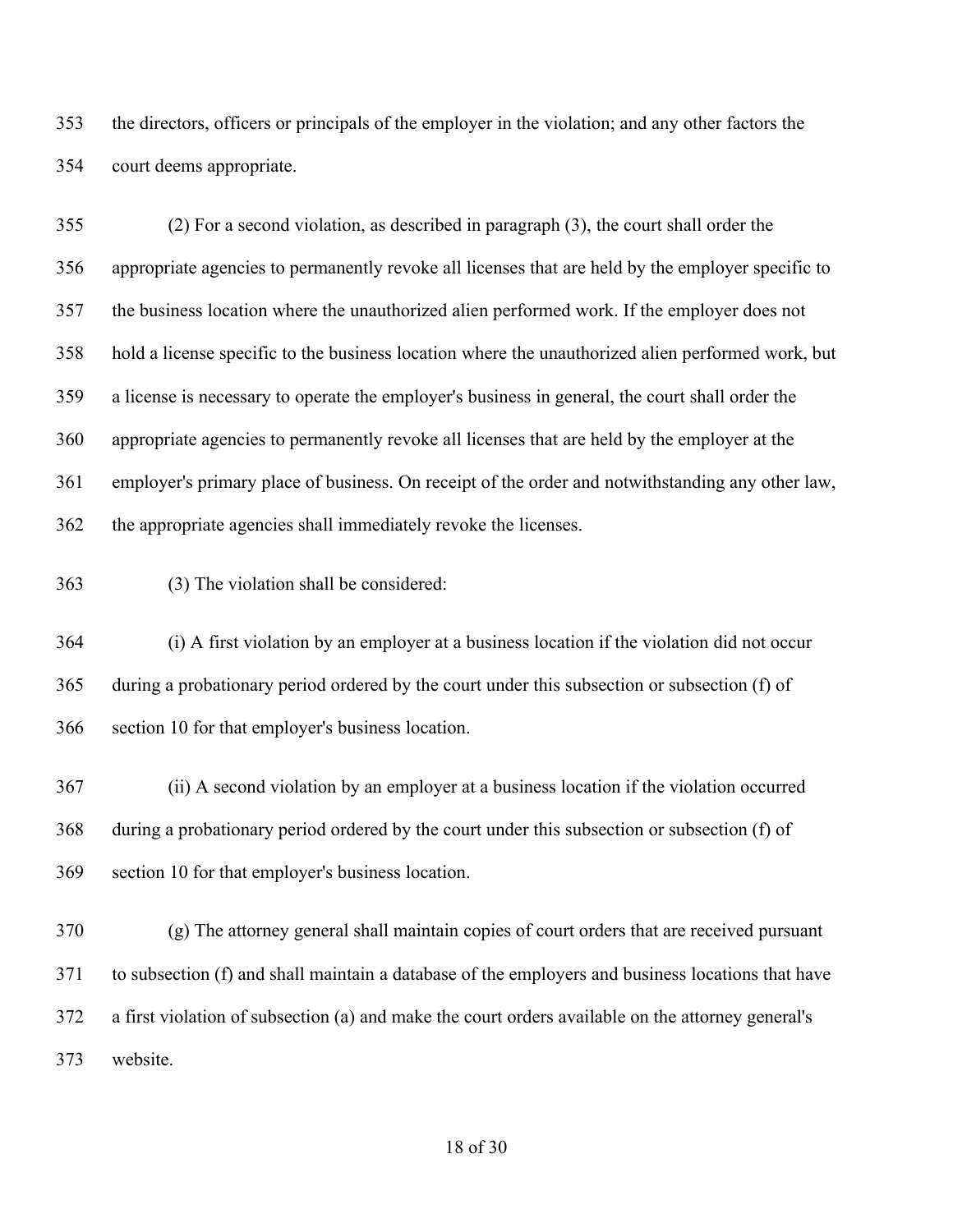(h) On determining whether an employee is an unauthorized alien, the court shall consider only the federal government's determination pursuant to 8 U.S.C. section 1373(c). The federal government's determination creates a rebuttable presumption of the employee's lawful status. The court may take judicial notice of the federal government's determination and may request the federal government to provide automated or testimonial verification pursuant to said 8 U.S.C. section 1373(c).

 (i) For the purposes of this section, proof of verifying the employment authorization of an employee through the e-verify program creates a rebuttable presumption that an employer did not knowingly employ an unauthorized alien.

 (j) For the purposes of this section, an employer that establishes that it has complied in good faith with the requirements of 8 U.S.C. section 1324a(b) establishes an affirmative defense that the employer did not knowingly employ an unauthorized alien. An employer is considered to have complied with the requirements of said 8 U.S.C. section 1324a(b), notwithstanding an isolated, sporadic or accidental technical or procedural failure to meet the requirements, if there is a good faith attempt to comply with the requirements.

 (k) It is an affirmative defense to a violation of subsection (a) that the employer was entrapped. To claim entrapment, the employer must admit by the employer's testimony or other evidence the substantial elements of the violation. An employer who asserts an entrapment defense has the burden of proving the following by a preponderance of the evidence:

 (i) the idea of committing the violation started with law enforcement officers or their agents rather than with the employer;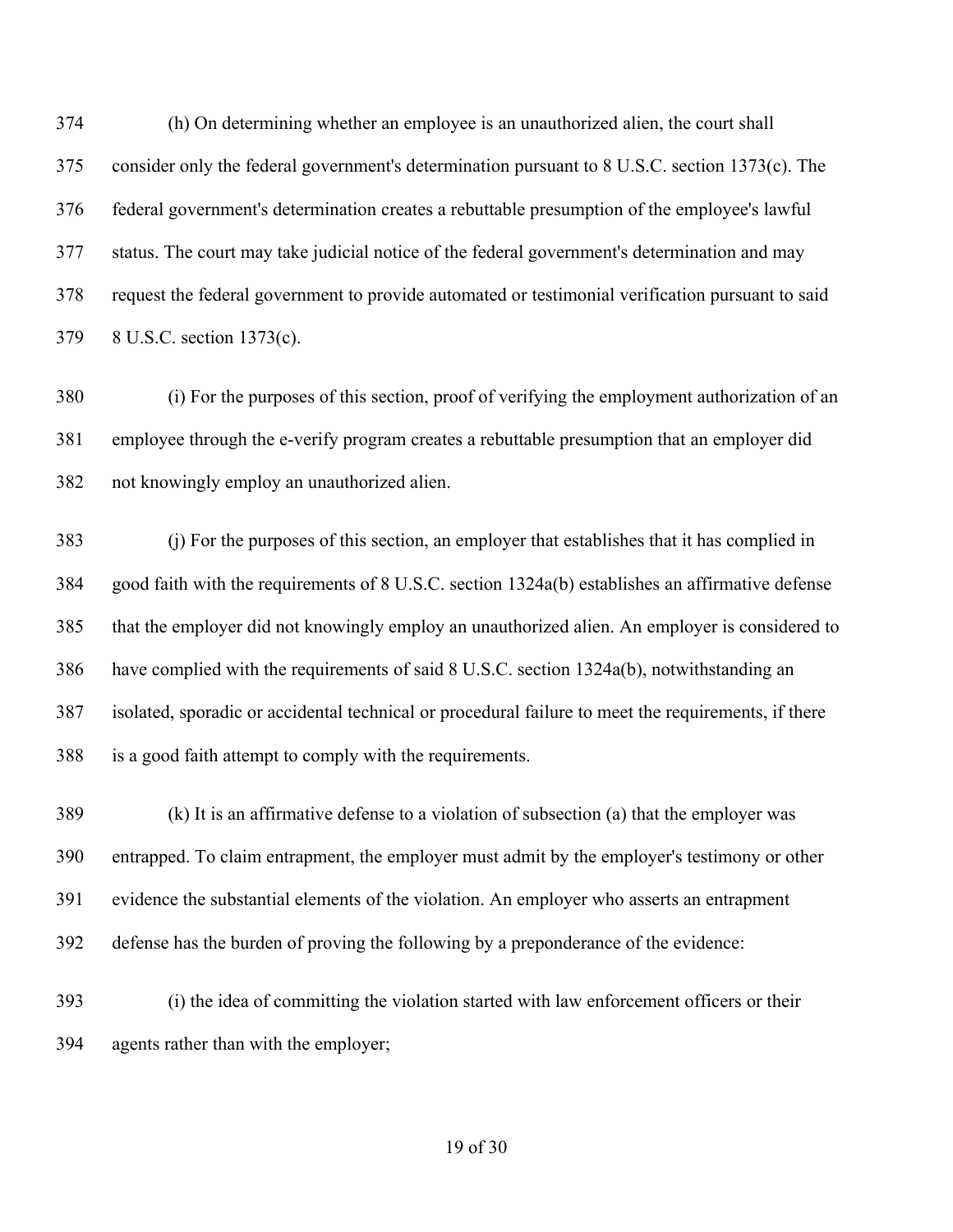(ii) the law enforcement officers or their agents urged and induced the employer to commit the violation; and

 (iii) the employer was not predisposed to commit the violation before the law enforcement officers or their agents urged and induced the employer to commit the violation.

 (l) An employer does not establish entrapment if the employer was predisposed to violate subsection (a) and the law enforcement officers or their agents merely provided the employer with an opportunity to commit the violation. It is not entrapment for law enforcement officers or their agents merely to use a ruse or to conceal their identity. The conduct of law enforcement officers and their agents may be considered in determining if an employer has proven entrapment.

 Section 10. (a) An employer shall not intentionally employ an unauthorized alien. If, in the case when an employer uses a contract, subcontract or other independent contractor agreement to obtain the labor of an alien in this state, the employer intentionally contracts with an unauthorized alien or with a person who employs or contracts with an unauthorized alien to perform the labor, the employer violates this subsection.

 (b) The attorney general shall prescribe a complaint form for a person to allege a violation of subsection (a). The complainant shall not be required to list the complainant's social security number on the complaint form or to have the complaint form notarized. On receipt of a complaint on a prescribed complaint form that an employer allegedly intentionally employs an unauthorized alien, the attorney general or district attorney shall investigate whether the employer has violated subsection (a). If a complaint is received but is not submitted on a prescribed complaint form, the attorney general or district attorney may investigate whether the

of 30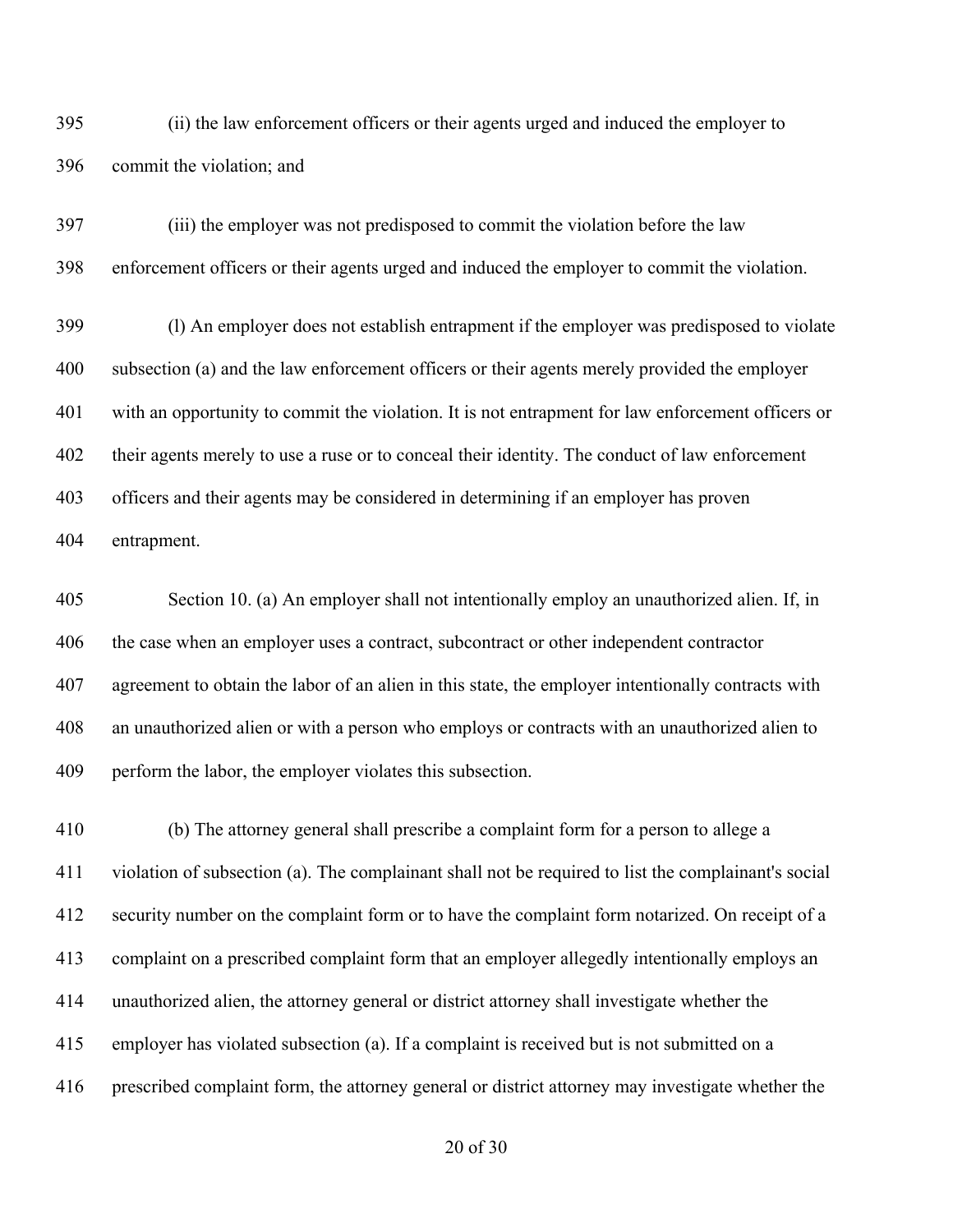employer has violated subsection (a). This subsection shall not be construed to prohibit the filing of anonymous complaints that are not submitted on a prescribed complaint form. The attorney general or district attorney shall not investigate complaints that are based solely on race, color or national origin. A complaint that is submitted to a district attorney shall be submitted to the district attorney in the county in which the alleged unauthorized alien is or was employed by the employer. The state police or any local law enforcement agency may assist in investigating a complaint. When investigating a complaint, the attorney general or district attorney shall verify the work authorization of the alleged unauthorized alien with the federal government pursuant to 8 U.S.C. section 1373(c). A state, county or local official shall not attempt to independently make a final determination on whether an alien is authorized to work in the United States. An alien's immigration status or work authorization status shall be verified with the federal government pursuant to said 8 U.S.C. section 1373(c). A person who knowingly files a false and frivolous complaint under this subsection shall be punished by a fine of not more than \$500 or by imprisonment in a jail or house of correction for not more than 30 days or both. (c) If, after an investigation, the attorney general or district attorney determines that the

- complaint is not false and frivolous:
- (i) the attorney general or district attorney shall notify the United States immigration and customs enforcement of the unauthorized alien;
- (ii) The attorney general or district attorney shall notify the local law enforcement agency of the unauthorized alien; and
- (iii) the attorney general shall notify the appropriate district attorney to bring an action pursuant to subsection (d) if the complaint was originally filed with the attorney general.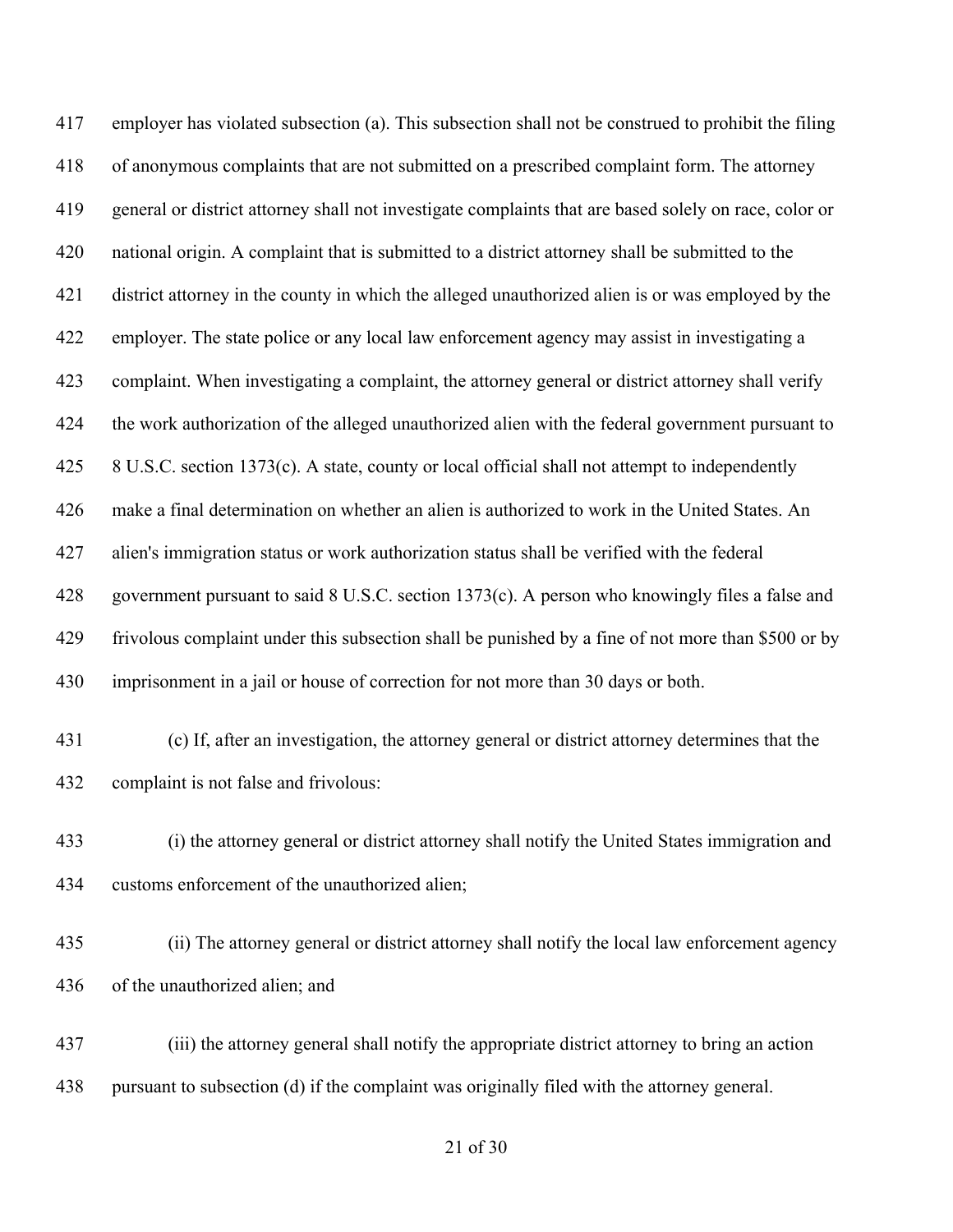| 439 | (d) An action for a violation of subsection (a) shall be brought against the employer by             |
|-----|------------------------------------------------------------------------------------------------------|
| 440 | the district attorney in the county where the unauthorized alien employee is or was employed by      |
| 441 | the employer. The district attorney shall not bring an action against any employer for any           |
| 442 | violation of subsection (a) that occurs before January 1, 2008. A second violation of this section   |
| 443 | shall be based only on an unauthorized alien who is or was employed by the employer after an         |
| 444 | action has been brought for a violation of subsection (a) or subsection (a) of section 9.            |
| 445 | (e) For any action in superior court under this section, the court shall expedite the action,        |
| 446 | including assigning the hearing at the earliest practicable date.                                    |
| 447 | (f) On a finding of a violation of subsection (a):                                                   |
| 448 | (1) For a first violation, as described in paragraph (3) of this subsection, the court shall:        |
| 449 | (i) order the employer to terminate the employment of all unauthorized aliens;                       |
| 450 | (ii) order the employer to be subject to a 5 year probationary period for the business               |
| 451 | location where the unauthorized alien performed work. During the probationary period the             |
| 452 | employer shall file quarterly reports with the district attorney of each new employee who is hired   |
| 453 | by the employer at the business location where the unauthorized alien performed work; and            |
| 454 | (iii) order the appropriate agencies to suspend all licenses described in clause (iv) that are       |
| 455 | held by the employer for a minimum of 10 days. The court shall base its decision on the length of    |
| 456 | the suspension under this subdivision on any evidence or information submitted to it during the      |
| 457 | action for a violation of this subsection and shall consider the following factors, if relevant: the |
| 458 | number of unauthorized aliens employed by the employer; any prior misconduct by the                  |
| 459 | employer; the degree of harm resulting from the violation; whether the employer made good            |
|     |                                                                                                      |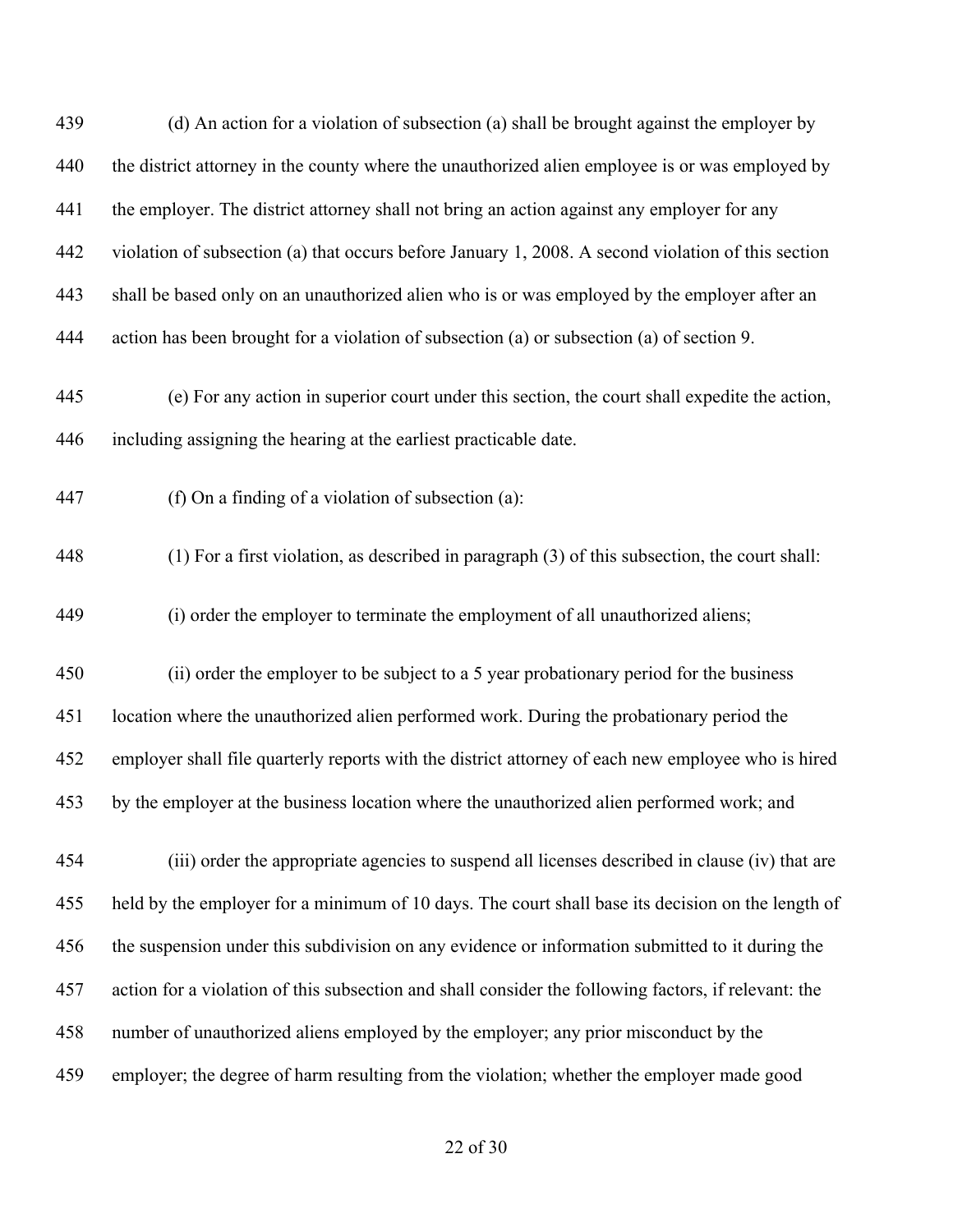faith efforts to comply with any applicable requirements; the duration of the violation; the role of the directors, officers or principals of the employer in the violation; andany other factors the court deems appropriate; (iv) order the employer to file a signed sworn affidavit with the district attorney. The affidavit shall state that the employer has terminated the employment of all unauthorized aliens in the commonwealth and that the employer will not intentionally or knowingly employ an unauthorized alien in the commonwealth. The court shall order the appropriate agencies to suspend all licenses subject to this clause that are held by the employer if the employer fails to file a signed sworn affidavit with the district attorney within 3 business days after the order is issued. All licenses that are suspended for failing to file a signed sworn affidavit shall remain suspended until the employer files a signed sworn affidavit with the district attorney. For the purposes of this clause, the licenses that are subject to suspension are all licenses that are held by the employer specific to the business location where the unauthorized alien performed work. If the employer does not hold a license specific to the business location where the unauthorized alien performed work, but a license is necessary to operate the employer's business in general, the licenses that are subject to suspension are all licenses that are held by the employer at the employer's primary place of business. On receipt of the court's order and notwithstanding any other law, the appropriate agencies shall suspend the licenses according to the court's order. The court shall send a copy of the court's order to the attorney general and 478 the attorney general shall maintain the copy pursuant to subsection  $(g)$ .

 (2) For a second violation, as described in paragraph (3), the court shall order the appropriate agencies to permanently revoke all licenses that are held by the employer specific to the business location where the unauthorized alien performed work. If the employer does not hold a license specific to the business location where the unauthorized alien performed work, but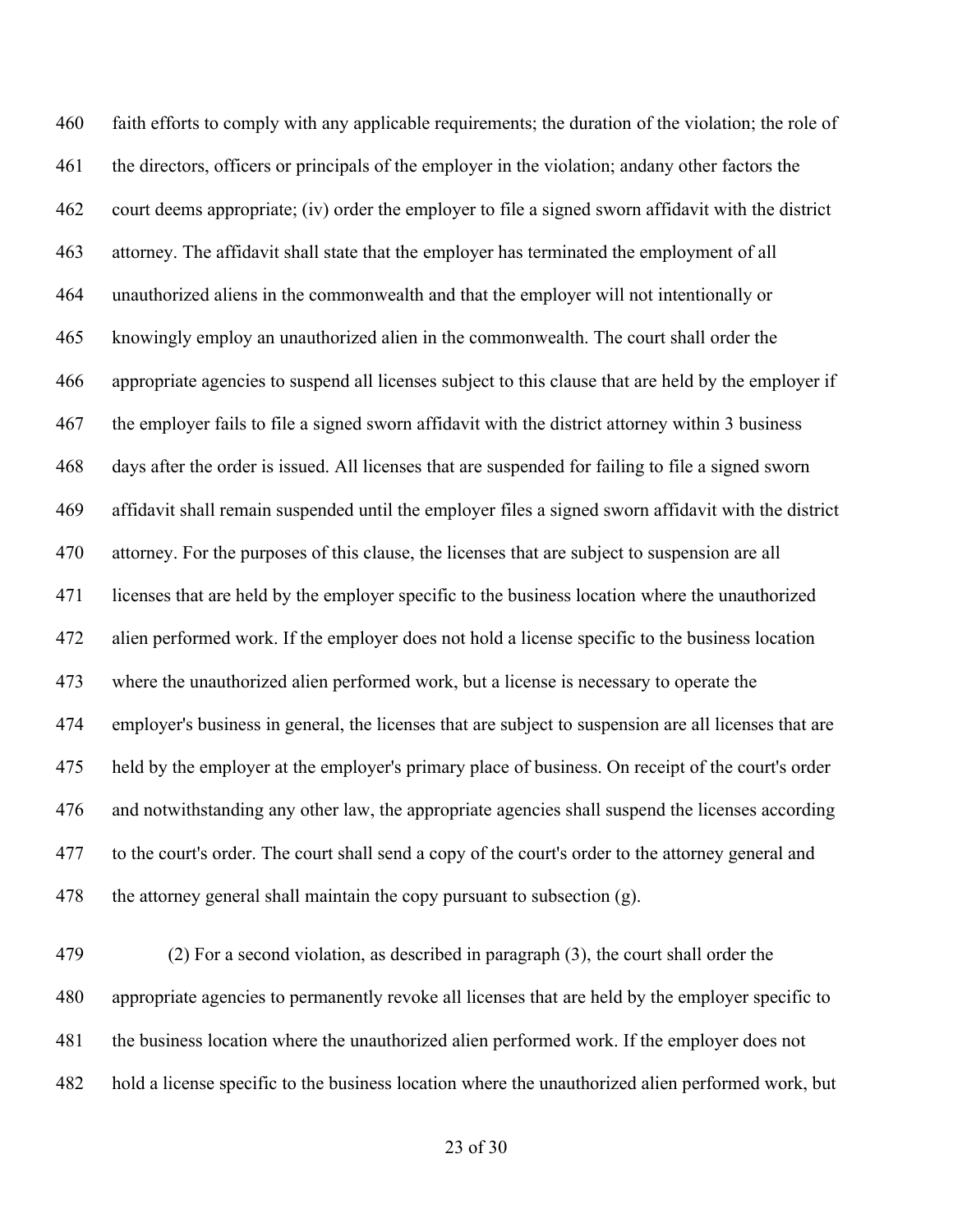a license is necessary to operate the employer's business in general, the court shall order the appropriate agencies to permanently revoke all licenses that are held by the employer at the employer's primary place of business. On receipt of the order and notwithstanding any other law, the appropriate agencies shall immediately revoke the licenses.

(3) The violation shall be considered:

 (i) A first violation by an employer at a business location if the violation did not occur during a probationary period ordered by the court under this subsection or subsection (f) of section 9 for that employer's business location.

 (ii) A second violation by an employer at a business location if the violation occurred during a probationary period ordered by the court under this subsection or subsection (f) of section 9 for that employer's business location.

 (g) The attorney general shall maintain copies of court orders that are received pursuant to subsection (f) and shall maintain a database of the employers and business locations that have a first violation of subsection (a) and make the court orders available on the attorney general's website.

 (h) On determining whether an employee is an unauthorized alien, the court shall consider only the federal government's determination pursuant to 8 U.S.C. section 1373(c). The federal government's determination creates a rebuttable presumption of the employee's lawful status. The court may take judicial notice of the federal government's determination and may request the federal government to provide automated or testimonial verification pursuant to said 8 U.S.C. section 1373(c).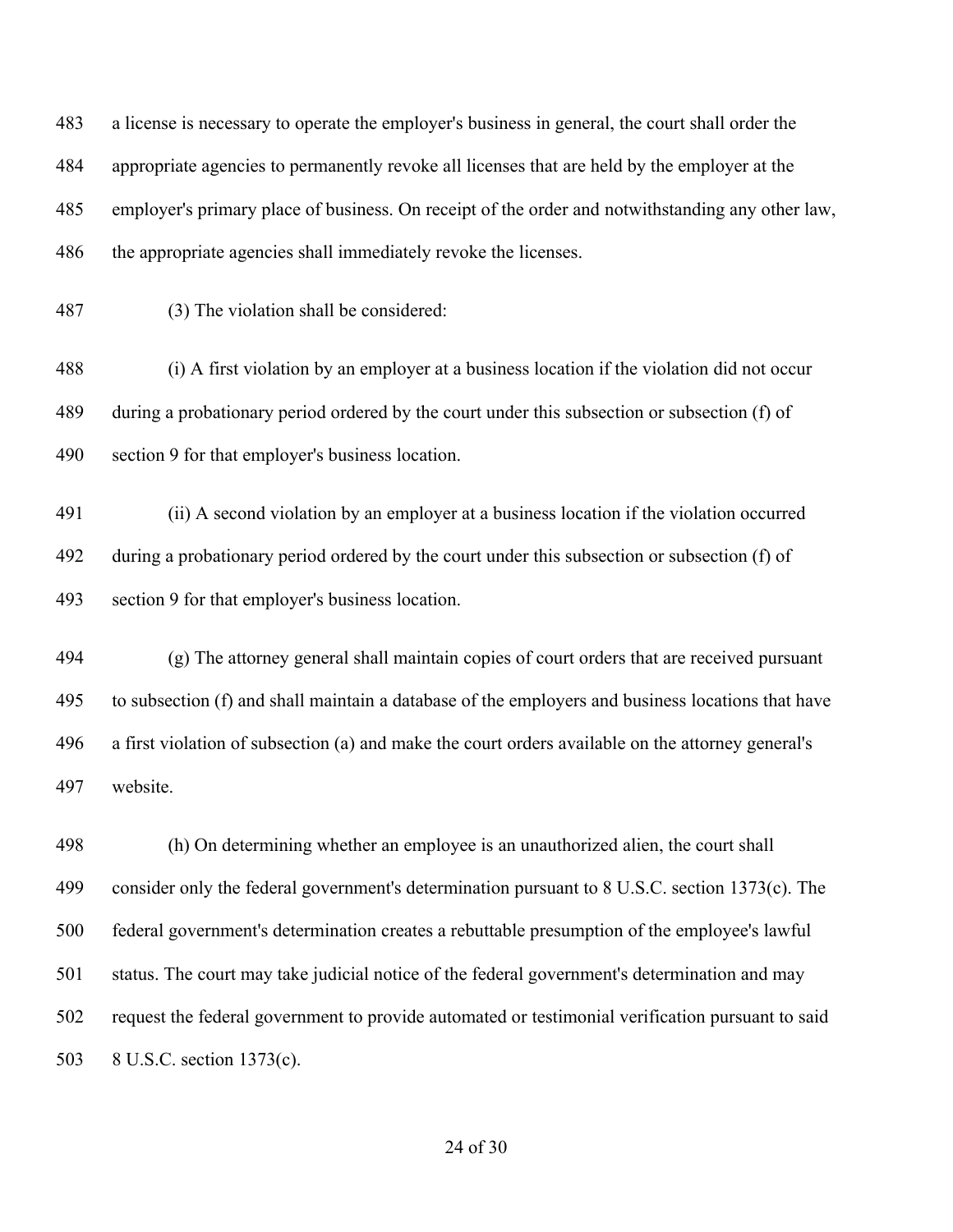(i) For the purposes of this section, proof of verifying the employment authorization of an employee through the e-verify program creates a rebuttable presumption that an employer did not intentionally employ an unauthorized alien.

 (j) For the purposes of this section, an employer that establishes that it has complied in good faith with the requirements of 8 U.S.C. section 1324a(b) establishes an affirmative defense that the employer did not intentionally employ an unauthorized alien. An employer is considered to have complied with the requirements of said 8 U.S.C. section 1324a(b), notwithstanding an isolated, sporadic or accidental technical or procedural failure to meet the requirements, if there is a good faith attempt to comply with the requirements.

 (k) It is an affirmative defense to a violation of subsection (a) that the employer was entrapped. To claim entrapment, the employer must admit by the employer's testimony or other evidence the substantial elements of the violation. An employer who asserts an entrapment defense has the burden of proving the following by a preponderance of the evidence:

 (i) the idea of committing the violation started with law enforcement officers or their agents rather than with the employer;

 (ii) the law enforcement officers or their agents urged and induced the employer to commit the violation; and

 (iii) the employer was not predisposed to commit the violation before the law enforcement officers or their agents urged and induced the employer to commit the violation.

 (l) An employer does not establish entrapment if the employer was predisposed to violate subsection (a) and the law enforcement officers or their agents merely provided the employer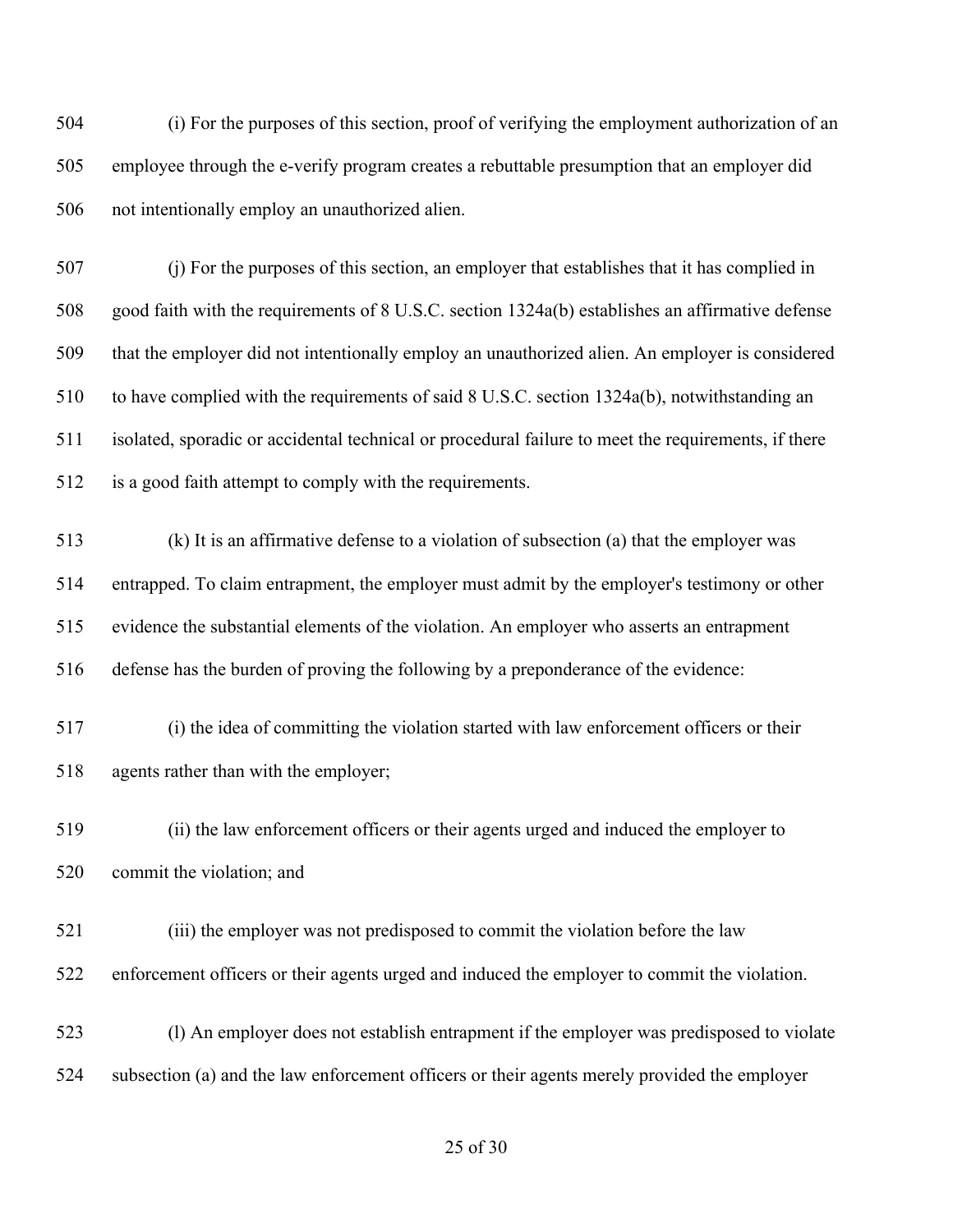| 525 | with an opportunity to commit the violation. It is not entrapment for law enforcement officers or |
|-----|---------------------------------------------------------------------------------------------------|
| 526 | their agents merely to use a ruse or to conceal their identity. The conduct of law enforcement    |
| 527 | officers and their agents may be considered in determining if an employer has proven              |
| 528 | entrapment.                                                                                       |
| 529 | Section 11. (a) For the purposes of this subsection, the following words shall have the           |
| 530 | following meaning unless the context clearly requires otherwise:-                                 |
| 531 | "Economic development incentive", any grant, loan or performance-based incentive from             |
| 532 | any government entity that is awarded after September 30, 2008. Economic development              |
| 533 | incentive does not include any tax provision under chapters 58 to 65C, inclusive.                 |
| 534 | "E-verify program", the federal program designed to allow employers to determine the              |
| 535 | eligibility of their employees to work in the United States.                                      |
| 536 | "Government entity", the commonwealth and any political subdivision of the                        |
| 537 | commonwealth that receives and uses tax revenues.                                                 |
| 538 | (b) Every employer, after hiring an employee, shall verify the employment eligibility of          |
| 539 | the employee through the federal e-verify program and shall keep a record of the verification for |
| 540 | the duration of the employee's employment or at least 3 years, whichever is longer.               |
| 541 | (c) In addition to any other requirement for an employer to receive an economic                   |
| 542 | development incentive from a government entity, the employer shall register with and participate  |
| 543 | in the e-verify program. Before receiving the economic development incentive, the employer        |
| 544 | shall provide proof to the government entity that the employer is registered with and is          |
| 545 | participating in the e-verify program. If the government entity determines that the employer is   |
|     |                                                                                                   |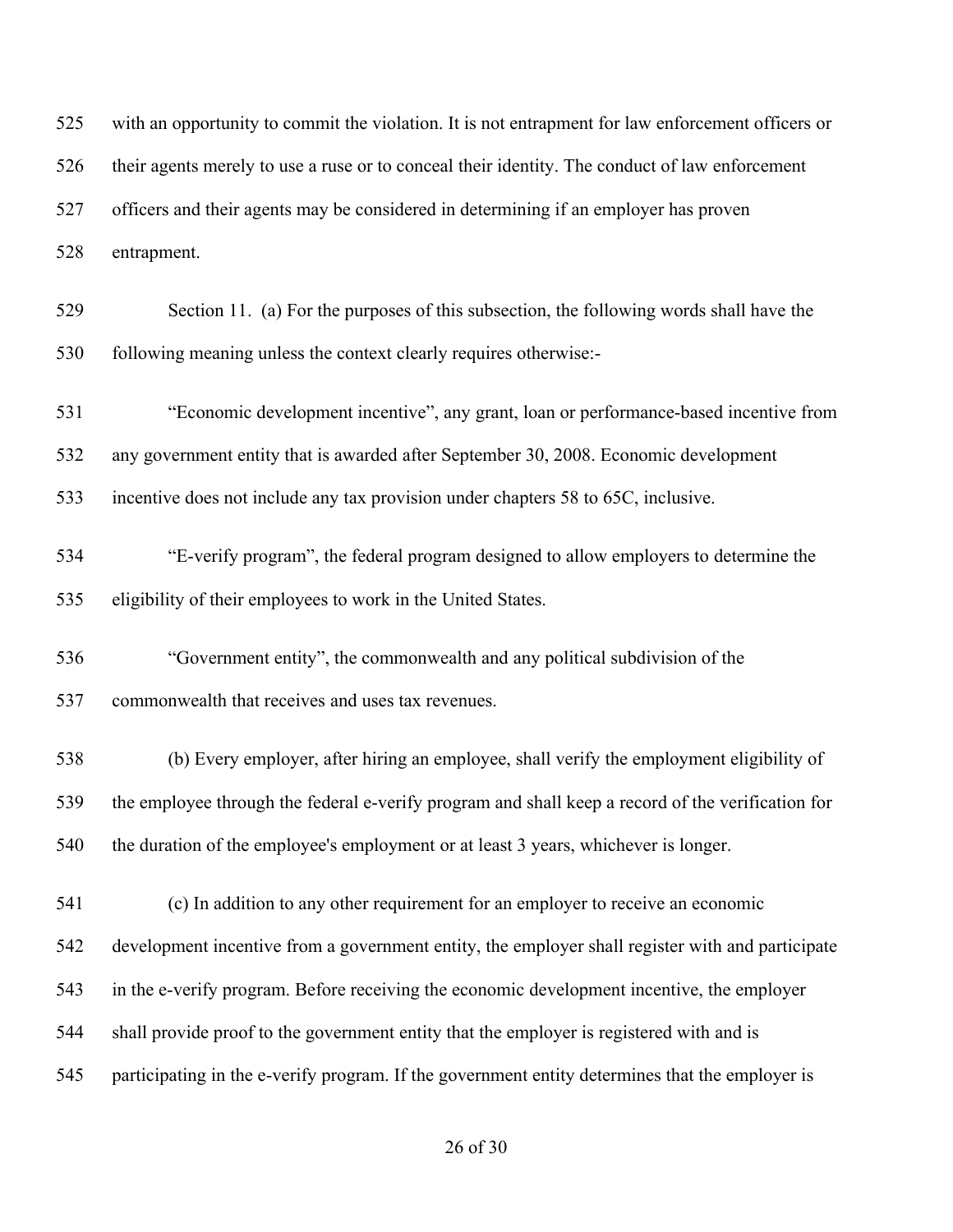not complying with this subsection, the government entity shall notify the employer by certified mail of the government entity's determination of noncompliance and the employer's right to appeal the determination. On a final determination of noncompliance, the employer shall repay all monies received as an economic development incentive to the government entity within 30 days of the final determination.

 (d) Every 3 months, the attorney general shall request from the federal Department of Homeland Security a list of employers from the commonwealth that are registered with the e- verify program. On receipt of the list of employers, the attorney general shall make the list available on the attorney general's website.

 Section 12. A law enforcement officer shall cause the removal and either immobilization or impoundment of a vehicle if the officer determines that a person is driving the vehicle while any of the following applies:

 (i) in furtherance of the illegal presence of an alien in the United States and in violation of a criminal offense, the person is transporting or moving or attempting to transport or move an alien in this state in a vehicle if the person knows or recklessly disregards the fact that the alien has come to, has entered or remains in the United States in violation of law;

 (ii) the person is concealing, harboring or shielding or attempting to conceal, harbor or shield from detection an alien in this state in a vehicle if the person knows or recklessly disregards the fact that the alien has come to, entered or remains in the United States in violation of law.

 Section 13. The gang and immigration intelligence team enforcement mission fund is established consisting of monies deposited pursuant to section 3 and monies appropriated by the

of 30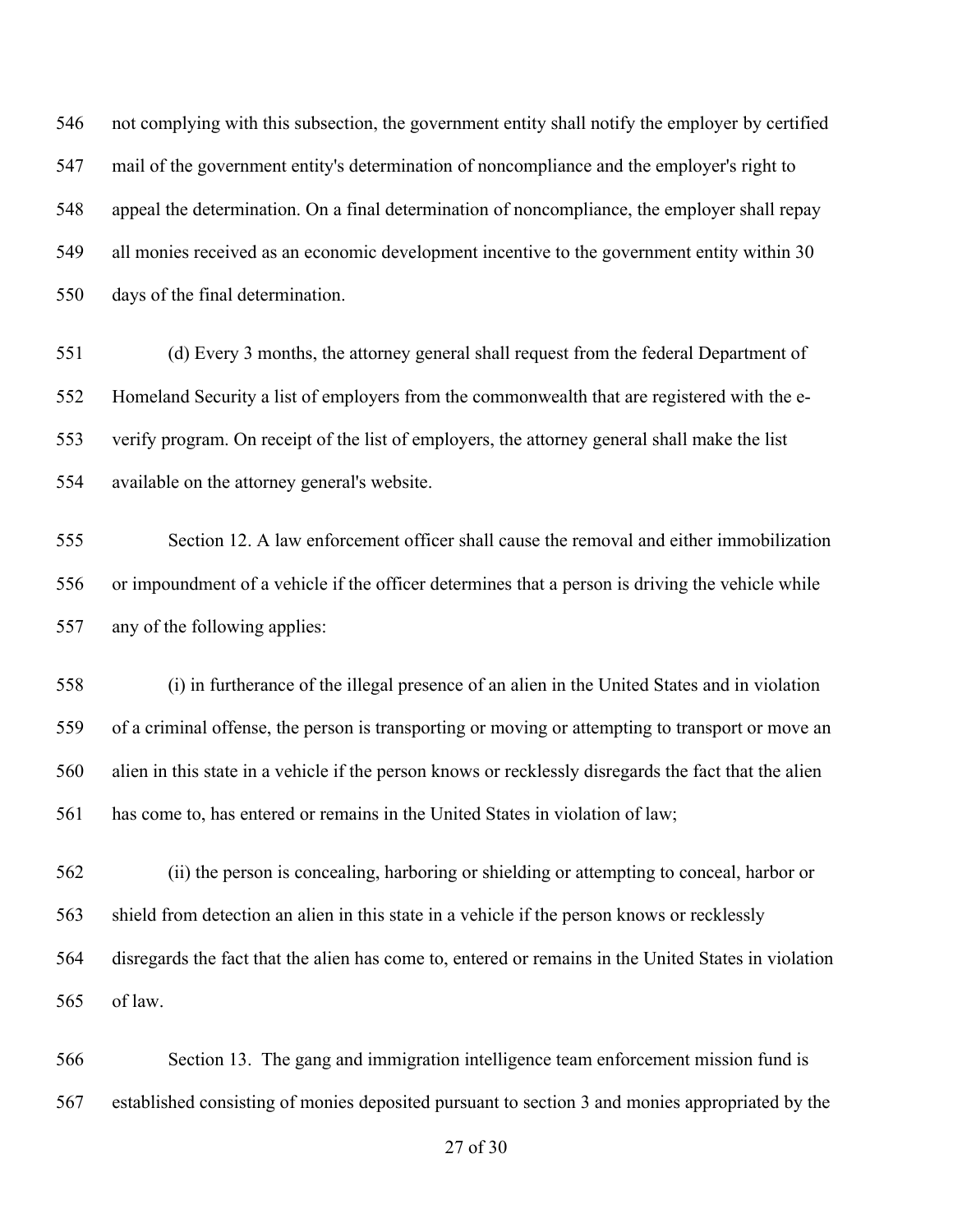legislature. The executive office of public safety and security shall administer the fund. Monies in the fund are subject to legislative appropriation and shall be used for gang and immigration enforcement and for county jail reimbursement costs relating to illegal immigration. Section 14. (a) The terms of this act regarding immigration shall be construed to have the meanings given to them under federal immigration law. (b) This chapter shall be implemented in a manner consistent with federal laws regulating immigration, protecting the civil rights of all persons and respecting the privileges and immunities of United States citizens. (c) Nothing in this chapter shall implement or shall be construed or interpreted to implement or establish the REAL ID act of 2005, P.L. 109–13, division B, including the use of a radio frequency identification chip. Section 15. (a) There is hereby established a joint border security advisory committee consisting of the following members: (i) the president of the senate or the president's designee; (ii) the speaker of the house of representatives or the speaker's designee; (iii) 2 members of the house of representatives who are appointed by the speaker of the house of representatives;(iv) 2 members of the senate who are appointed by the president of the senate; and (v) 6 members who are appointed by the governor. (b) Committee members are not eligible to receive compensation for committee activities but may be eligible for reimbursement of expenses. (c) The president and the speaker of the house of representatives shall each appoint a

cochairperson of the committee.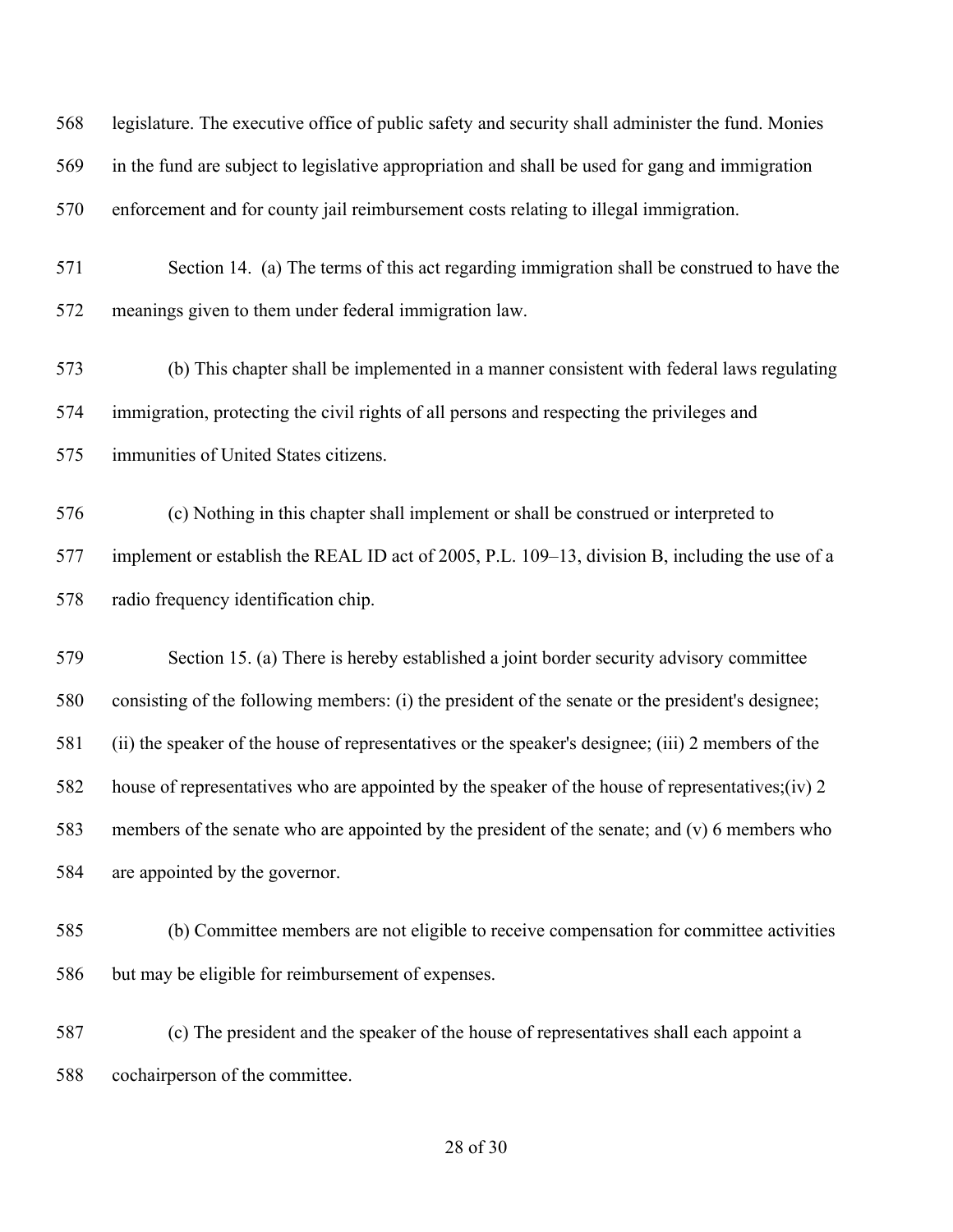(d) The commission shall meet on the call of the 2 cochairpersons, but no more frequently than monthly.

 (e) The committee may: (i) take testimony and other evidence regarding the international border with Mexico; (ii) analyze border crossing statistics; (iii) analyze related crime statistics; (iv) make recommendations designed to increase border security; and (v) make other recommendations deemed essential by the committee.

(f) The committee may use the services of legislative staff as required.

 (g) Beginning November 30, 2012 and each month thereafter, the commission shall submit a written report of its findings and recommendations to the speaker of the house of representatives, the president of the senate and the governor. The commission shall provide a copy of the report to the secretary of state.

 (h) Notwithstanding any general or special law to the contrary, the committee may vote to go into executive session to take testimony or evidence it considers sensitive or confidential in nature, which if released could compromise the security or safety of law enforcement or military personnel or a law enforcement or national guard law enforcement support operation.

SECTION 2. Section 15 of chapter 275 is hereby repealed.

 SECTION 3. (a) Notwithstanding any general or special law to the contrary, the attorney general shall act at the direction of the governor in any challenge in a state or federal court to this act and any amendments to this act.